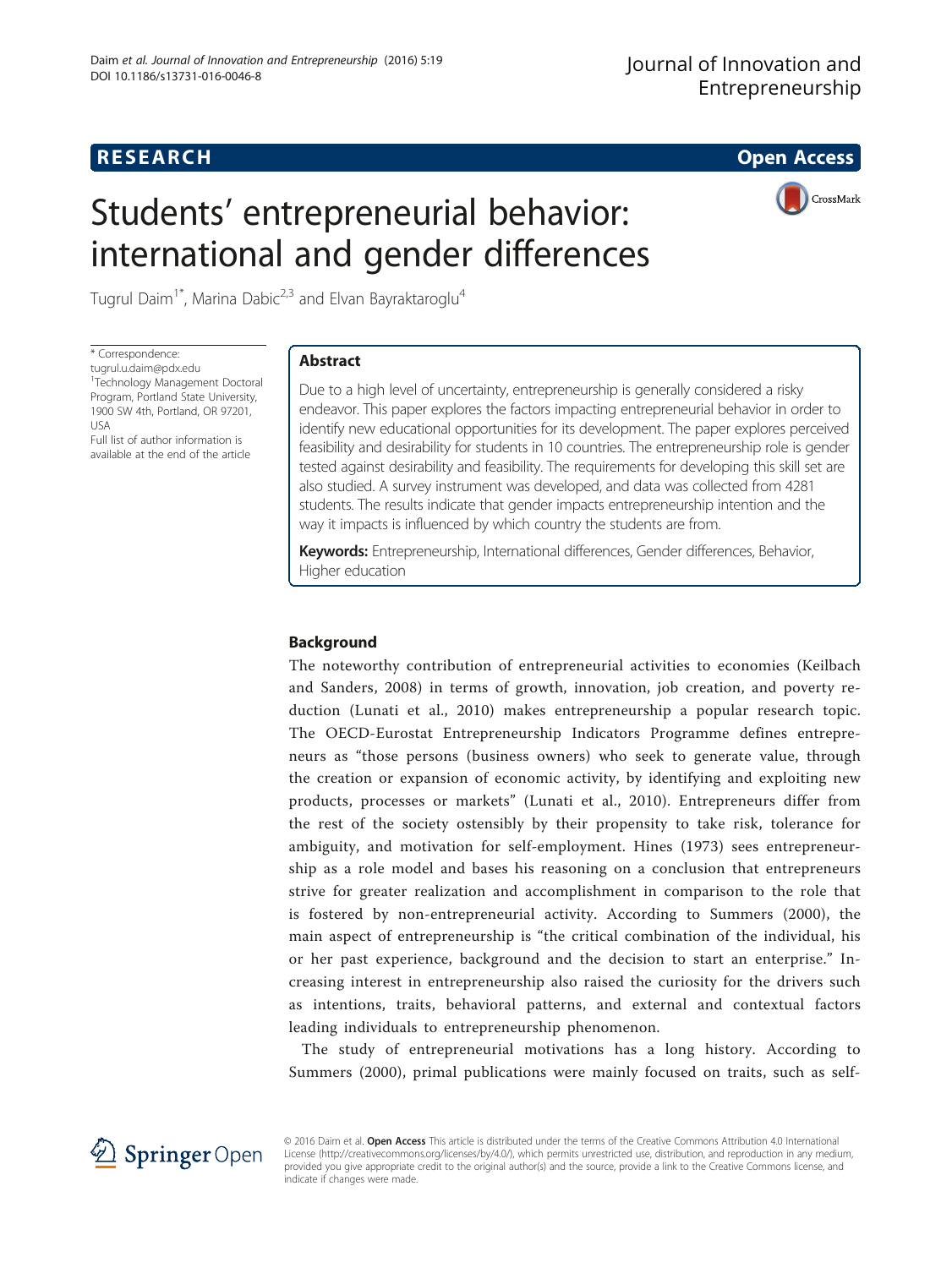confidence, risk tolerance, and tolerance for ambiguity. On the way to more recent intention-based process models (Shapero, [1982\)](#page-21-0), later studies for entrepreneurial motivation were based on several other perspectives, such as demographic characteristics (gender, age, education, etc.), social factors (family, community, etc.), and external influences (politics, capital availability, etc.) (Summers, [2000](#page-21-0)). More recent process models for entrepreneurial motivation are "focusing on attitudes and beliefs and how they can predict intentions and behaviors" (Segal et al., [2005\)](#page-21-0). These models are mainly based on human cognitive processes to distinguish possible desirable outcomes and to make decisions on the feasibility of acting to obtain those outcomes (Segal et al., [2005](#page-21-0)).

As mentioned above, country-specific factors were examined in relation with entrepreneurship in the literature. For instance, in their study where they compared 15 EU member countries and the USA in terms of latent and actual entrepreneurship, Grilo and Irigoyen ([2005](#page-20-0)) indicate that the level of entrepreneurship shows distinct differences across countries. They pointed out that countryspecific effects are indicative for both entrepreneurial motivation and activity levels. According to Freytag and Thurik ([2007](#page-20-0)), country-specific effects are significant for entrepreneurship preferences but in contrast to that result they do not seem to be able to explain entrepreneurial activity. In their 2006-dated paper, Lee et al. [2006](#page-21-0) tried to determine the disparities among the examined countries regarding the aspects essential to improve the entrepreneurship education. Also, Carayannis et al. ([2003](#page-20-0)) indicate that there are differences between American and French entrepreneurship students in terms of attitudes and perceptions towards entrepreneurship.

Female and male entrepreneurs usually operate in different sectors and pursue different ways to develop their business. Therefore, increased number of female entrepreneurs means increased entrepreneurship variety in economy (Verheul et al. [2004\)](#page-21-0). Notwithstanding the importance of their contribution in terms of entrepreneurship variety, the number of female entrepreneurs is lower than that of male entrepreneurs in almost every country in terms of Total Entrepreneurial Activity, except Ghana, Costa Rica, and Australia (Kelley et al. [2010\)](#page-20-0). This result is also supported with the entrepreneurship literature. For instance, according to Grilo and Irigoyen [\(2005\)](#page-20-0), for the evaluated 15 EU member countries and the USA, the probability of preference for self-employment is notably higher for men compared to women. Menzies and Tatroff's [\(2006\)](#page-21-0) work on gender differences on preferences on entrepreneurship education also states that less women are interested in entrepreneurship education compared to men. Zhang et al. [\(2009](#page-21-0)) indicate that there is a difference between genders regarding the genetic basis of entrepreneurship.

The purpose of this paper is to examine whether gender and country of residence differences have a significant impact on entrepreneurial intentions of university students as measured by perceived feasibility and perceived desirability. So our research question is the following:

What are the gender and country differences' impacts on entrepreneurial intentions of university students?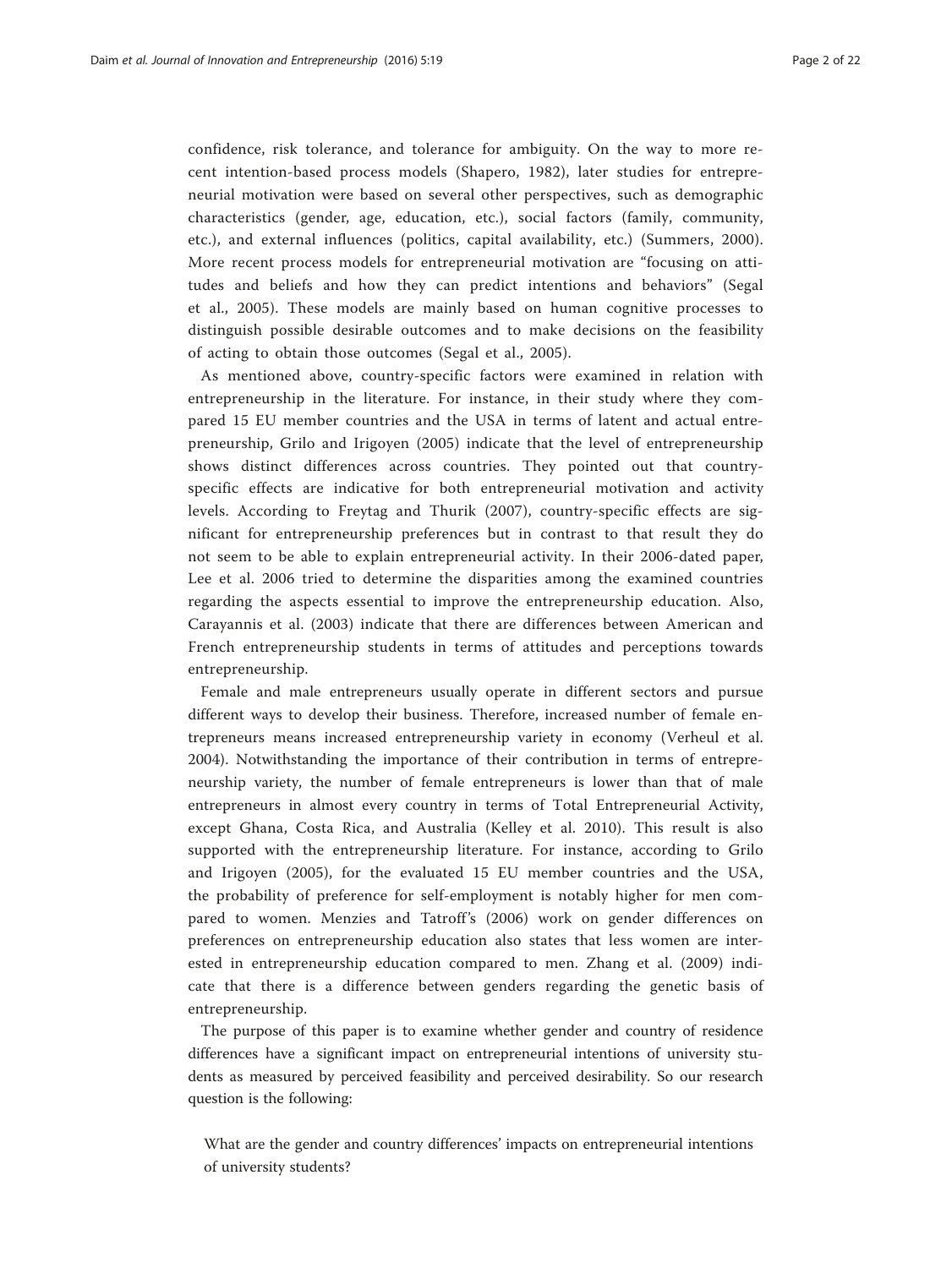This paper focuses on university-level students as a result of the conviction that younger people are more willing to be self-employed (Blanchflower et al., [2001](#page-20-0); Grilo and Irigoyen, [2005](#page-20-0)). According to GEM's 2010 global report, in the case of age distribution of entrepreneurs, the 24–35 age group has the highest population for almost every geographic region. Since university students generally fall into the 18–24 age group, examining their entrepreneurial intentions as potential future entrepreneurs might reveal some implications, because according to Ajzen [\(1991](#page-20-0)) intention is anterior to act.

The next section examines the entrepreneurial behavior literature with a focus on university students and corresponding national setting and gender differences. Then hypotheses are introduced. This is followed by the description of research design and the methodology conducted. The paper concludes with the discussion of the results and the recommendations for future research.

## Literature review and hypotheses

Entrepreneurial motivations have been frequently examined in the literature. Chell and Allman ([2003\)](#page-20-0) explored intentions of more technology-oriented entrepreneurs, while Krueger et al. ([2000](#page-21-0)) analyzed differing entrepreneurial intentions. Grilo and Thurik [\(2005](#page-20-0)) explored barriers in 15 European countries and the USA and tried to explain differences in those countries in terms of latent and actual entrepreneurship. Studies of entrepreneurship attitudes among students have been viewed as an emerging topic due to an increase in the research performed on that subject by authors such as Luthje and Franke ([2003\)](#page-21-0), Wang and Wong ([2004\)](#page-21-0), Huffman and Quigley ([2002](#page-20-0)), and Johnson et al. ([2006\)](#page-20-0). These studies test entrepreneurial attitudes against differing behavioral characteristics to elaborate on a model that would be used as a tool for prediction of future behavior.

Among the authors who modeled and examined the behavioral relationship between university students and the corresponding national setting are Turker and Selcuk ([2008](#page-21-0)), Wu and Wu ([2008](#page-21-0)), Wang and Wong ([2004](#page-21-0)), Menzies and Tatroff ([2006](#page-21-0)), Verheul et al. [\(2004](#page-21-0)), Kourilsky and Walstad ([1998](#page-20-0)), Zhang et al. [\(2009\)](#page-21-0), Elenurm et al. ([2007](#page-20-0)), Petridou et al. [\(2009\)](#page-21-0), Shariff and Saud ([2009\)](#page-21-0), Liñán [\(2008\)](#page-21-0), Carayannis et al ([2003](#page-20-0)), and Veciana et al. ([2005](#page-21-0)).

In Turker and Selcuk's [\(2008](#page-21-0)) study, similar to Wu and Wu's [\(2008](#page-21-0)) and Lee and Wong's ([2004](#page-21-0)), educational setting is seen as a significant factor spurring entrepreneurship. While Wu and Wu ([2008\)](#page-21-0) credit educational significance for assisting in realization of potential behavior, Wang and Wong [\(2004](#page-21-0)) see this realization emanating from appropriate curriculum structure. Liñán ([2008\)](#page-21-0) identified the role of perceived skill as an important factor impacting entrepreneurial intention. Shariff and Saud [\(2009](#page-21-0)) explored students' attitudes towards entrepreneurship in Malaysia and found that self-esteem and personal control differences were influential. Carayannis et al [\(2003](#page-20-0)) compared French and US students on their attitudes and perceptions of entrepreneurship and identified regional differences. Barriers against entrepreneurial behavior have long been studied.

Menzies and Tatroff ([2006\)](#page-21-0) explored attitudes of students in Canada as well, but they also looked at gender differences. They identified no differences in attitudes towards taking risks, but fewer women tended to think that entrepreneurship fit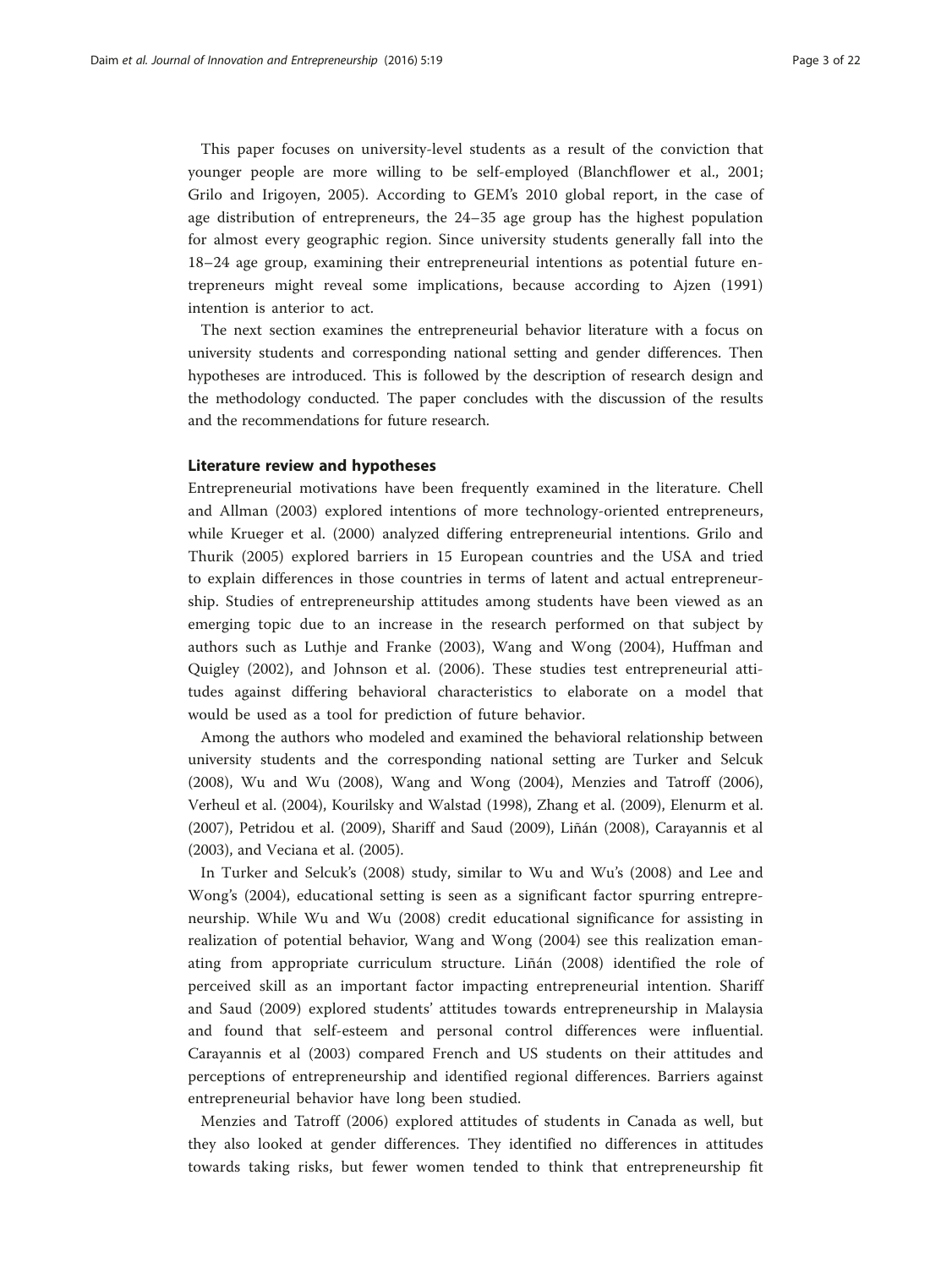their personality. They also reported on studies citing how education helped increase the number of female entrepreneurs. Verheul et al. ([2004\)](#page-21-0) explored similar factors in a US university and found similar results. Kourilsky and Walstad ([1998](#page-20-0)) also identified similar differences in a US-wide study and proposed entrepreneurship-focused curricula. Zhang et al. ([2009](#page-21-0)) explored genetic differences between genders and their impact on entrepreneurship. Petridou et al. ([2009\)](#page-21-0) identified that there were differences in attitudes towards entrepreneurship education and perceptions about required skills between the two genders. Eddleston and Powell ([2008\)](#page-20-0) examined how gender identity explains what male and female business owners look for from their careers and found that gender identity, represented by the dimensions of masculinity and femininity, serves as a cognitive mechanism that contributes to differences in business owners' career satisfaction preferences. Verheul et al. [\(2004](#page-21-0)) explored female entrepreneurship in 29 countries and found that similar factors impacted both genders. Grilo and Thurik ([2005\)](#page-20-0) also identified gender differences in a study conducted in the general population. Gerry and Marques ([2008](#page-20-0)) identified similar differences in Portugal. Both were exploring entrepreneurship as a choice. However, Fischer et al. ([1993\)](#page-20-0) argued against these differences and found that there was no difference in the success rate at the end.

Based on the above discussion, our hypotheses below were developed:

H1—Gender in different countries makes a difference in students' attitudes towards entrepreneurship as measured by desirability and feasibility one country at a time. H2—Country of residence makes a difference in students' attitudes towards entrepreneurship as measured by desirability and feasibility.

## **Methods**

Shapero's model (1982), augmented by Krueger and Brazeal [\(1994](#page-21-0)), underlines the basis of our research. We draw our conclusions from the reasoning that intentions are predictions for future behavior. Shapero divided all the characteristics that could initiate intentions into two groups which consist of perceived desirability and perceived feasibility (Summers, [2000](#page-21-0)). Perceived desirability is defined as a subjective norm regarding the perceived social support and personal interest to perform the entrepreneurial behavior. Perceived feasibility examines the perceived ease or difficulty of performing the entrepreneurial behavior and the perceived selfcompetence regarding to entrepreneurship.

Accordingly, we suggest in this paper a model (Fig. [1](#page-4-0)) that provides insight into the entrepreneurial intensions of students in terms of genders and country of residence differences.

A survey instrument was developed, and data was collected from 4281 students from Croatia (1918), Slovenia (306), Austria (541), Poland (332), France (442), Lithuania (415), Israel (295), India (16), and other countries (16) of which 2712 were female and 1563 were male students. This paper is a part of a survey that collected data on the perceived feasibility and desirability of students in more than 10 countries.

In this theoretical framework, to examine the concept of perceived desirability, students were asked to measure the extent to which they agreed or disagreed with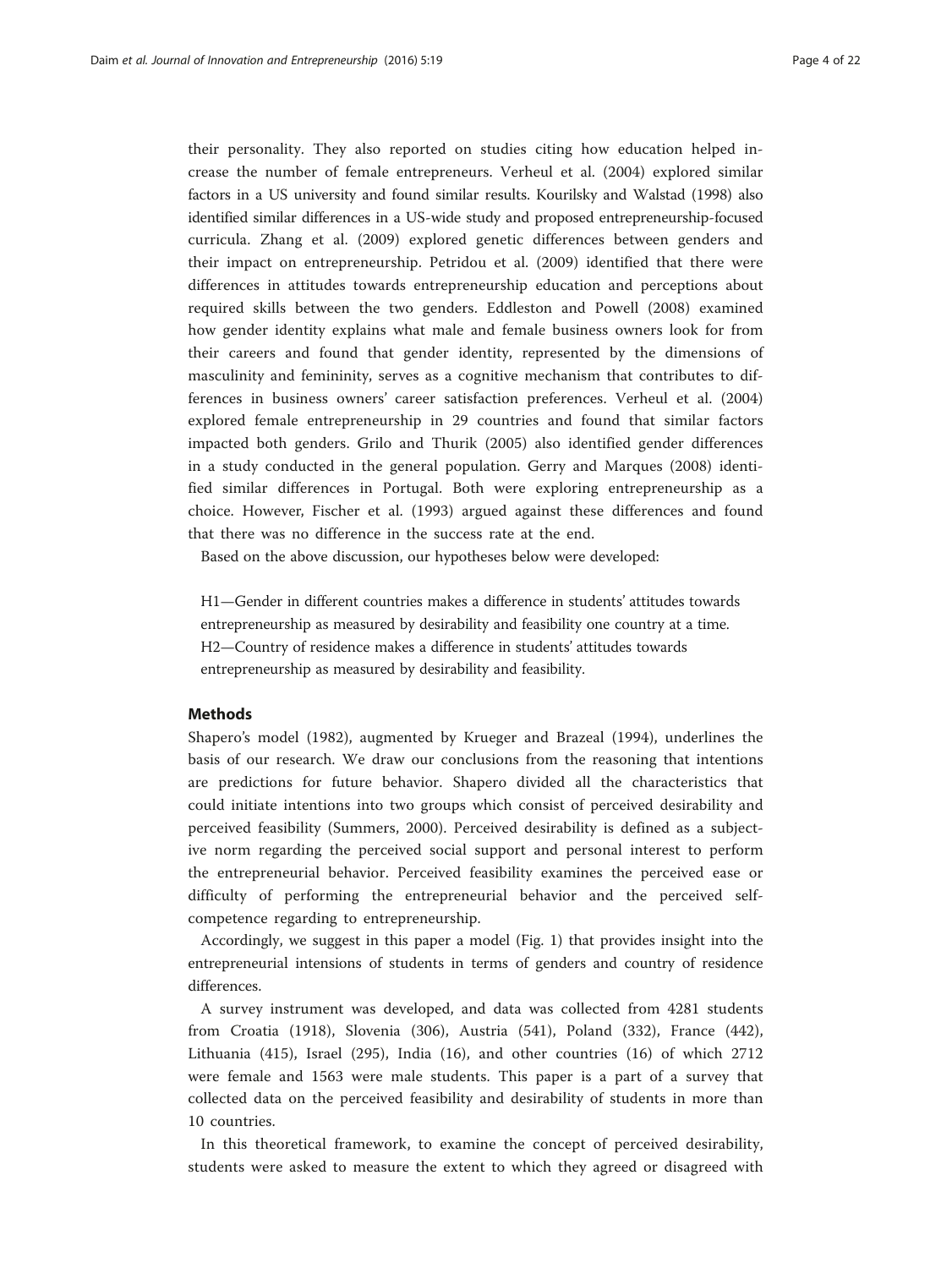<span id="page-4-0"></span>

the following statements regarding their personal level of desirability for starting their own businesses after the completion of their education: (1) "I would love to do it"; (2) "My immediate family members would encourage me to do it"; (3) "I would be tense"; and (4) "I would be enthusiastic." Students answered by choosing a number on a Likert scale from 1 to 6, with 1 representing "not at all" and 6 "extremely." In order to investigate students' perceptions on the feasibility of starting a new business, the following questions were included in the survey: (1) "It would be very hard to do"; (2) "I am certain that I would be successful"; (3) "I would be overworked"; (4) "I know enough to start a business"; and (5) "I trust myself." In each question, students were able to choose their answers on a Likert scale of 1 to 6, this time with 1 being "very much agree" and 6 being "very much disagree."

As a difference from the previous two studies of Dabić et al. ([2012a](#page-20-0), [2012b](#page-20-0)), this study used the same data with the addition of survey results from India and some other countries used to evaluate the impact of gender and country of residence differences on entrepreneurial intentions of university students as measured by perceived feasibility and perceived desirability. In this study, countries were analyzed separately in terms of entrepreneurial intention differences based on country of residence and gender. As a result, significant differences were found among countries and genders in terms of desirability and feasibility towards entrepreneurship. Results indicated that Poland, Slovenia, and India seem to have little difference between male and female genders whereas responses from Croatia, Austria, France, and Israel revealed quite strong difference among male and female students. In the other study of Dabić et al. ([2012a](#page-20-0)), perceived desirability, perceived feasibility, and educational needs in terms of entrepreneurial programs/activities/projects at an academic institution were analyzed from the gender difference perspective only. Results of the analysis showed that there were significant differences between genders' perception for educational needs to construct academic entrepreneurship education and networking and tutoring channels for students. In Dabić et al. [\(2012b\)](#page-20-0), countries in the sample were clustered into four groups. The first cluster was created from the questionnaires collected in Israel with the reasoning that Israel is the country with a high entrepreneurial culture, a high level of development, but a low level of political integration. The second cluster consisted of the countries which are in the EU for a longer period of time, namely France and Austria. These two countries have a high level of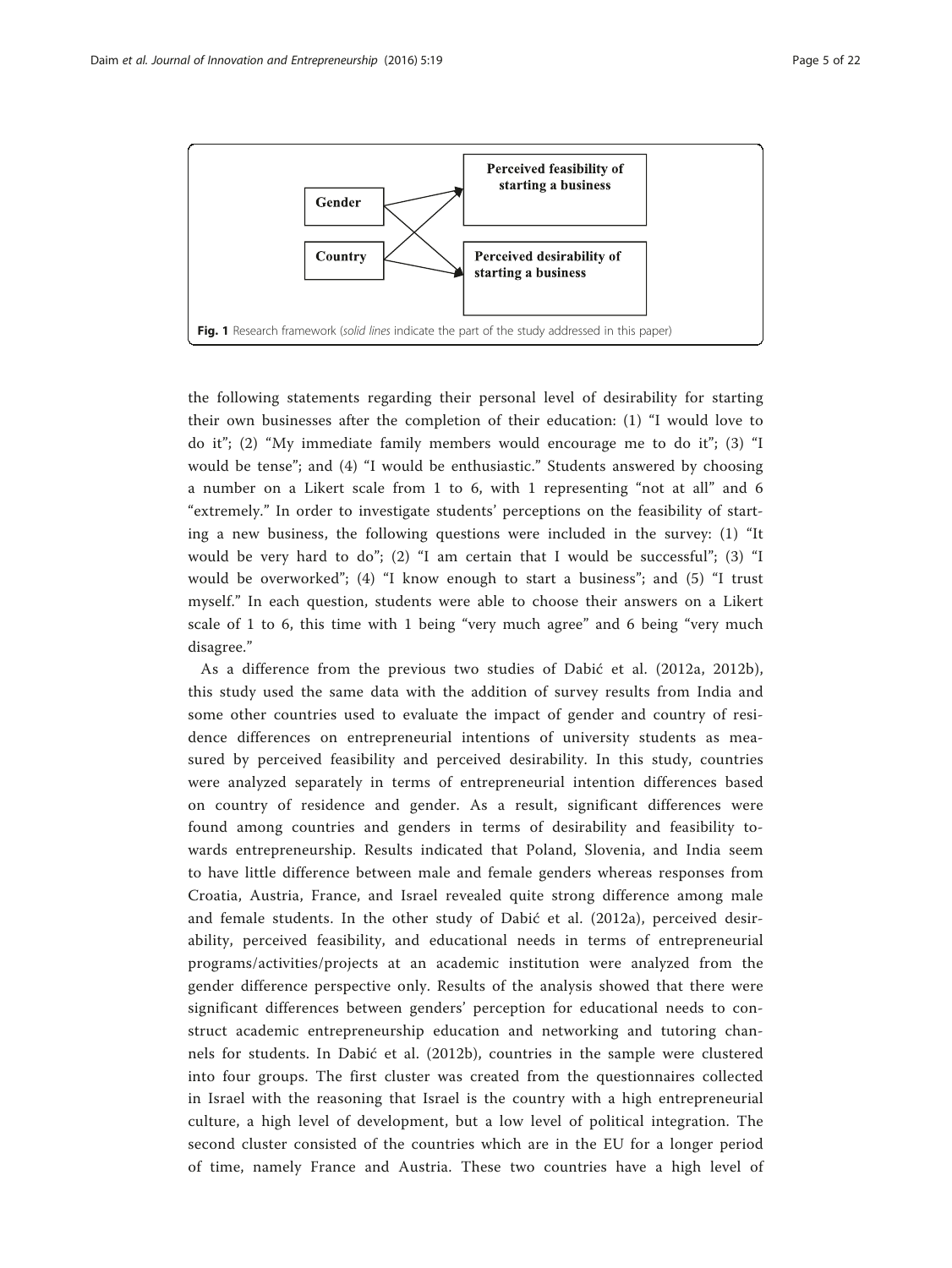economic and political development and integration. The third cluster was comprised of Lithuania, Poland, and Slovenia and forms a cluster with characteristics of countries that recently joined the EU and are of a medium level of political and economic development and integration. The fourth cluster was formed by only one country, namely Croatia, as it is a country which is awaiting its accession to the EU and which made a number of political and economic reforms but which has a low level of political integration and a lower level of development than the previous three clusters.

#### Results and discussion

#### Starting a new business: desirability

As can be seen in Table 1, the average response to the statement "I would love to do it"  $(\bar{x} = 4.12)$  shows a positive attitude regarding the desirability of entrepreneurial activities for students. The highest score among the statements on desirability is with family support ( $\bar{x} = 4.50$ ), meaning that students felt they would generally have the benefit of high family encouragement. Also, it is important to note that the same statements have the highest standard deviation ( $\sigma$  = 1.894), indicating relatively high difference among students. The lowest average score in the group is agreement with the statement of being tense as an entrepreneur ( $\bar{x} = 4.04$ ). However, relatively low agreement on this factor can be regarded as a positive indicator towards entrepreneurial attitude, since it suggests students are not highly certain such activities will lead to negative emotions, like tension or stress. Furthermore, enthusiasm scores ( $\bar{x} = 4.33$ ) indicate positive mood in connection with starting a new business. This measurement has the second lowest standard deviation in the desirability group ( $\sigma$  = 1.487). Country-specific means show differences and will be analyzed in the next section.

#### Starting a new business: feasibility

It is interesting to observe the results of student perceptions on feasibility in connection with starting a new business. As can be seen in Table [2](#page-6-0), the lowest average

| Country           | Desirability 1 (D1) | Desirability 2 (D2) | Desirability 3 (D3) | Desirability 4 (D4) |
|-------------------|---------------------|---------------------|---------------------|---------------------|
| Croatia           | 4.66                | 5.07                | 4.21                | 4.70                |
| Austria           | 3.69                | 4.33                | 4.47                | 4.36                |
| France            | 4.29                | 4.44                | 4.16                | 4.62                |
| <b>Israel</b>     | 4.02                | 4.49                | 4.40                | 4.68                |
| Lithuania         | 1.83                | 1.97                | 2.37                | 1.78                |
| Poland            | 4.19                | 4.12                | 3.51                | 4.31                |
| Slovenia          | 4.23                | 4.97                | 4.41                | 4.49                |
| India             | 4.44                | 3.81                | 3.38                | 4.94                |
| Rest of the World | 4.00                | 4.69                | 4.50                | 4.75                |
| All               | 4.12                | 4.50                | 4.04                | 4.33                |

Table 1 Perceived desirability-descriptive statistics

Desirability: (D1) I would love to do it; (D2) My immediate family members would encourage me to do it; (D3) I would be tense; and (D4) I would be enthusiastic. Agreement: (1) not at all; (2) slightly; (3) somewhat; (4) moderately; (5) very much; and (6) extremely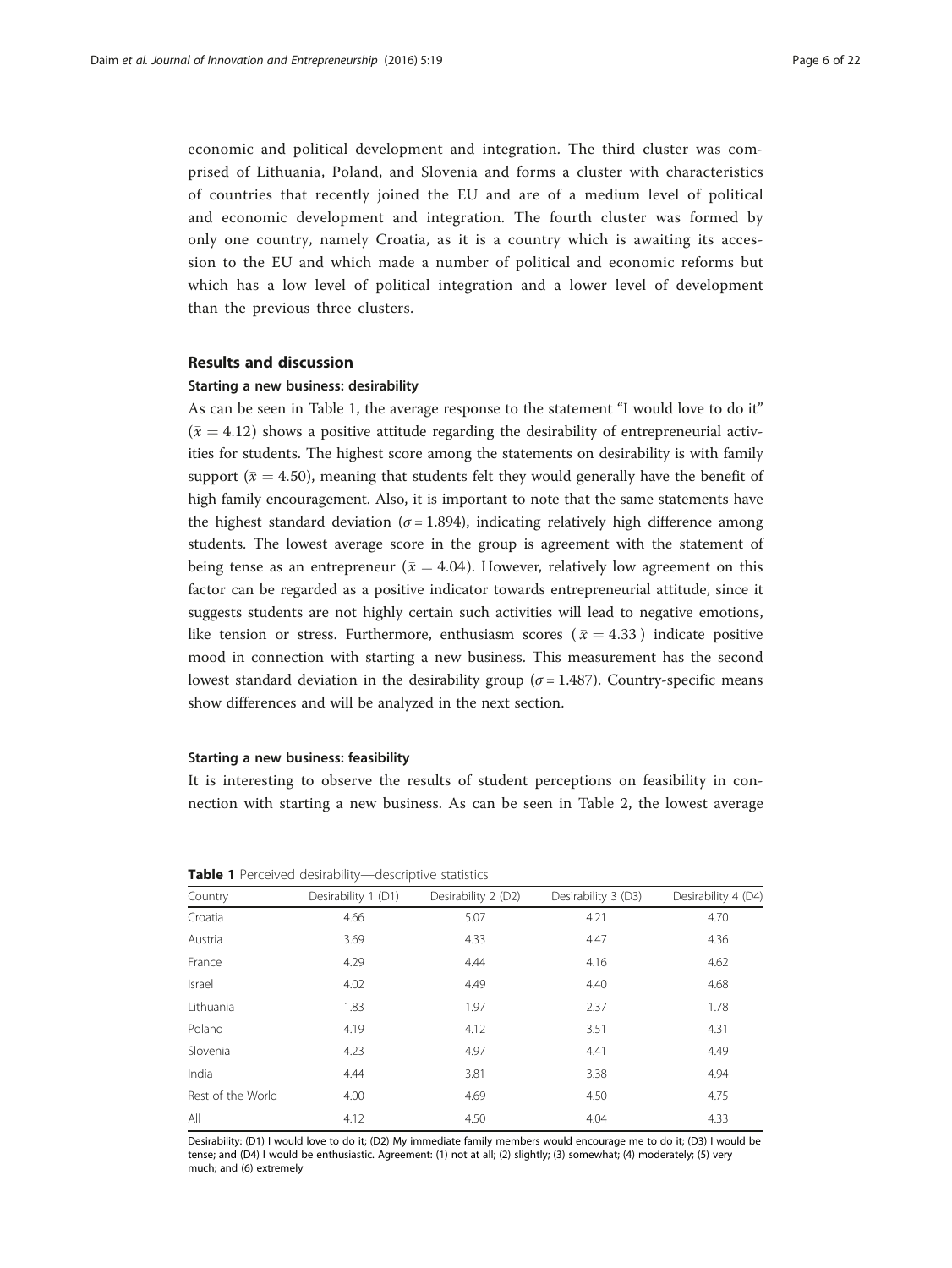| Country           | Feasibility 1 (F1) |      | Feasibility 2 (F2) Feasibility 3 (F3) | Feasibility 4 (F4) | Feasibility 5 (F5) |
|-------------------|--------------------|------|---------------------------------------|--------------------|--------------------|
| Croatia           | 2.03               | 2.82 | 1.86                                  | 3.49               | 2.42               |
| Austria           | 2.13               | 3.43 | 2.08                                  | 3.60               | 2.65               |
| France            | 2.03               | 3.30 | 2.32                                  | 4.35               | 3.26               |
| Israel            | 2.14               | 2.60 | 2.39                                  | 3.59               | 2.42               |
| Lithuania         | 3.01               | 3.19 | 2.98                                  | 3.99               | 2.93               |
| Poland            | 2.56               | 3.35 | 2.50                                  | 3.65               | 3.01               |
| Slovenia          | 2.28               | 2.67 | 2.50                                  | 3.45               | 2.28               |
| India             | 1.88               | 2.38 | 2.00                                  | 3.50               | 2.00               |
| Rest of the World | 2.13               | 3.50 | 2.00                                  | 3.88               | 2.56               |
| All               | 2.20               | 3.00 | 2.17                                  | 3.66               | 2.62               |

<span id="page-6-0"></span>Table 2 Perceived feasibility-descriptive statistics

Feasibility: (F1) It would be very hard to do; (F2) I am certain that I would be successful; (F3) I would be overworked; (F4) I know enough to start a business; and (F5) I trust myself. Agreement: (1) very much agree; (2) strongly agree; (3) mildly agree; (4) mildly disagree; (5) strongly disagree; and (6) very much disagree

score ( $\bar{x} = 2.17$ ) and standard deviation ( $\sigma = 1.112$ ) occur for the question describing how overworked the entrepreneur expects to be. This could lead to the conclusion that students have the perception of being overworked if they start their own businesses. As for the certainty of success, the average score ( $\bar{x} = 3.00$ ) indicates that students were right in the middle between most affirmative and most negative, meaning, on average, they were neither certain nor uncertain of success. The average score for the question regarding knowing enough to start a business ( $\bar{x} = 3.66$ ) is slightly negative, meaning students are a little unsure whether they know everything they need to start a business and thus may benefit from some additional education in this area. For the self-confidence question, results show students have a positive perception ( $\bar{x} = 2.62$ ). Nevertheless, they agree with the contention that starting a new business is quite hard ( $\bar{x} = 2.20$ ). Country-specific means show differences and will be analyzed in the next section.

Based on Table [3](#page-7-0), the average of responses for perceived desirability questions 1 through 4 can be seen gender- and countrywise. According to these results, the average of total responses for desirability question 1 regarding attitudes towards entrepreneurial initiatives and that for desirability question 4 regarding enthusiasm about entrepreneurial initiatives seem higher for male students. Furthermore, the average of total scores for desirability questions 2 and 3 regarding family support and work-related stress, respectively, may imply that although female students feel slightly more supported by their families they are inclined to feel more tense about starting a new business. Another interesting outcome is that female students from Poland and India seem to show equal or greater inclination to entrepreneurial initiatives compared to male students from those countries. Also, country-specific means show differences and will be analyzed in the next section.

Based on Table [4,](#page-8-0) the average of responses for perceived feasibility questions 1 through 5 can be seen gender- and countrywise. According to these descriptive statistics, for feasibility questions 1 and 3, regarding the difficulties associated with entrepreneurial activities and being overworked, respectively, female students' total average scores are smaller than male students'; for questions 2, 4, and 5, regarding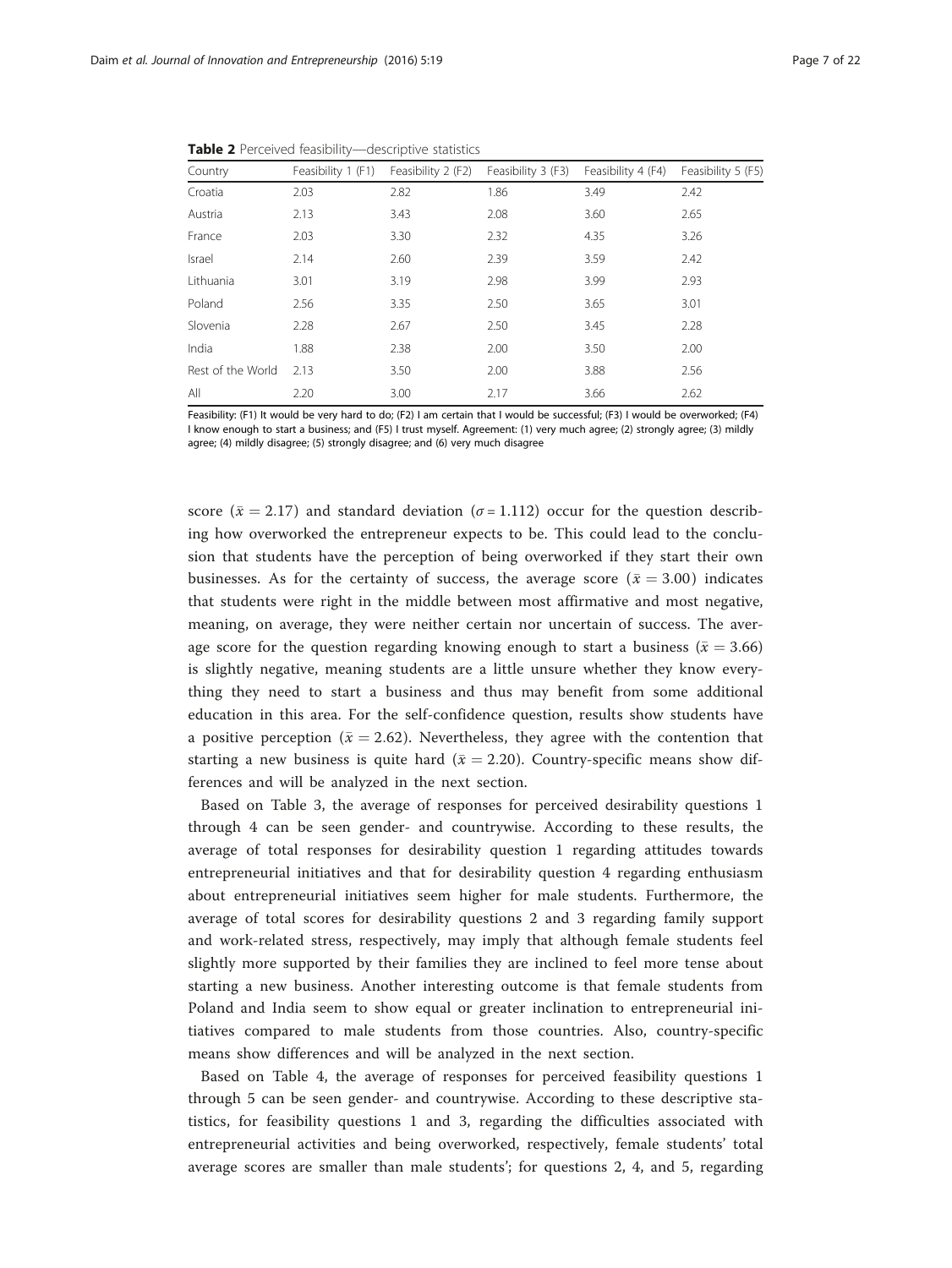| Country           | Gender |           | Desirability 1 | Desirability 2 | Desirability 3 | Desirability 4 |
|-------------------|--------|-----------|----------------|----------------|----------------|----------------|
| Croatia           | Female | Mean      | 4.56           | 5.14           | 4.29           | 4.60           |
|                   | Male   | Mean      | 4.82           | 4.95           | 4.10           | 4.84           |
| Austria           | Female | Mean      | 3.54           | 4.34           | 4.46           | 4.22           |
|                   | Male   | Mean      | 4.14           | 4.32           | 4.49           | 4.78           |
| France            | Female | Mean      | 4.08           | 4.44           | 4.29           | 4.47           |
|                   | Male   | Mean      | 4.62           | 4.44           | 3.95           | 4.84           |
| Israel            | Female | Mean      | 3.60           | 4.23           | 4.57           | 4.55           |
|                   | Male   | Mean      | 4.51           | 4.79           | 4.21           | 4.82           |
| Lithuania         | Female | Mean      | 1.82           | 1.96           | 2.37           | 1.77           |
|                   | Male   | Mean      | 1.84           | 1.99           | 2.36           | 1.79           |
| Poland            | Female | Mean      | 4.19           | 4.27           | 3.57           | 4.31           |
|                   | Male   | Mean      | 4.19           | 3.80           | 3.37           | 4.31           |
| Slovenia          | Female | Mean      | 4.12           | 5.00           | 4.41           | 4.44           |
|                   | Male   | Mean      | 4.46           | 4.91           | 4.40           | 4.61           |
| India             | Female | Mean      | 5.60           | 4.80           | 3.00           | 6.00           |
|                   | Male   | Mean      | 3.91           | 3.36           | 3.55           | 4.45           |
| Rest of the world | Female | Mean      | 4.25           | 4.75           | 4.38           | 4.88           |
|                   | Male   | Mean      | 3.75           | 4.63           | 4.63           | 4.63           |
| Total             | Female | Mean      | 3.99           | 4.52           | 4.10           | 4.23           |
|                   | Female | Std. dev. | 1.703          | 1.703          | 1.517          | 1.486          |
|                   | Male   | Mean      | 4.36           | 4.46           | 3.94           | 4.50           |
|                   | Male   | Std. dev. | 1.616          | 2.187          | 1.384          | 1.475          |

<span id="page-7-0"></span>Table 3 Perceived desirability means by gender and country—descriptive statistics

certainty of success, certainty of having the required knowledge for entrepreneurial activities, and self-confidence, respectively, male students score smaller. These results may imply that female students are more concerned about the difficulties and workload associated with entrepreneurship and they have lower self-confidence and motivation under the assumption of starting a new business. Also, country-specific means show differences and will be analyzed in the next section.

#### Gender and country differences

Differences were analyzed in multiple perspectives as seen in Table [5](#page-8-0). ANOVA was used in each case, and the detailed results are provided in the following tables.

At the 1 % level of significance, ANOVA indicates relevant differences among different countries for all the previously mentioned questions regarding perceived feasibility and perceived desirability as can be observed in Table [6.](#page-9-0)

## Countrywise differences with respect to desirability

Based on the significance values for desirability questions 1 through 4, there is a statistically significant difference between countries for the following: desirability question 1 ( $D1P_v = 0.000$ ) regarding attitudes towards entrepreneurial initiatives, desirability question 2  $(D2P_v = 0.000)$  regarding family support, desirability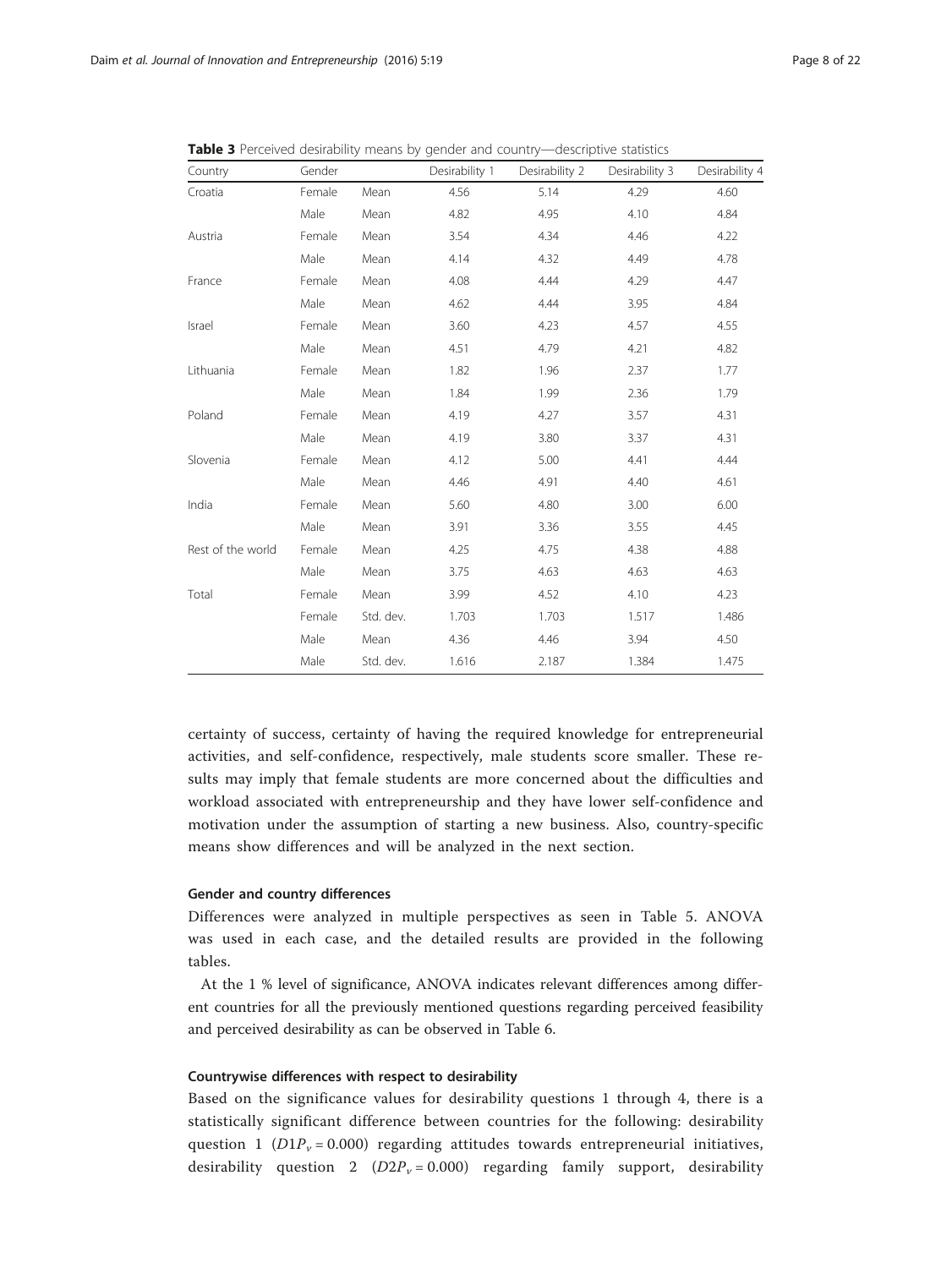| Country           | Gender |           | Feasibility 1 | Feasibility 2 | Feasibility 3 | Feasibility 4 | Feasibility 5 |
|-------------------|--------|-----------|---------------|---------------|---------------|---------------|---------------|
| Croatia           | Female | Mean      | 1.95          | 2.89          | 1.81          | 3.57          | 2.53          |
|                   | Male   | Mean      | 2.14          | 2.72          | 1.95          | 3.38          | 2.27          |
| Austria           | Female | Mean      | 2.10          | 3.53          | 2.04          | 3.76          | 2.78          |
|                   | Male   | Mean      | 2.23          | 3.15          | 2.20          | 3.12          | 2.26          |
| France            | Female | Mean      | 1.98          | 3.35          | 2.30          | 4.53          | 3.50          |
|                   | Male   | Mean      | 2.11          | 3.22          | 2.35          | 4.07          | 2.89          |
| Israel            | Female | Mean      | 2.17          | 2.78          | 2.50          | 3.69          | 2.61          |
|                   | Male   | Mean      | 2.12          | 2.39          | 2.27          | 3.47          | 2.20          |
| Lithuania         | Female | Mean      | 2.98          | 3.35          | 2.95          | 4.13          | 3.10          |
|                   | Male   | Mean      | 3.06          | 2.89          | 3.04          | 3.75          | 2.62          |
| Poland            | Female | Mean      | 2.50          | 3.31          | 2.45          | 3.67          | 3.12          |
|                   | Male   | Mean      | 2.69          | 3.43          | 2.60          | 3.62          | 2.77          |
| Slovenia          | Female | Mean      | 2.23          | 2.68          | 2.45          | 3.57          | 2.40          |
|                   | Male   | Mean      | 2.39          | 2.64          | 2.60          | 3.20          | 2.01          |
| India             | Female | Mean      | 1.80          | 2.80          | 2.00          | 3.80          | 2.20          |
|                   | Male   | Mean      | 1.91          | 2.18          | 2.00          | 3.36          | 1.91          |
| Rest of the world | Female | Mean      | 2.13          | 3.25          | 1.88          | 4.13          | 3.13          |
|                   | Male   | Mean      | 2.13          | 3.75          | 2.13          | 3.63          | 2.00          |
| Total             | Female | Mean      | 2.16          | 3.09          | 2.14          | 3.76          | 2.76          |
|                   | Female | Std. dev. | 1.102         | 1.101         | 1.111         | 1.291         | 1.247         |
|                   | Male   | Mean      | 2.27          | 2.84          | 2.22          | 3.48          | 2.37          |
|                   | Male   | Std. dev. | 1.105         | 1.543         | 1.113         | 1.257         | 1.208         |

<span id="page-8-0"></span>Table 4 Perceived feasibility means by gender and country—descriptive statistics

question 3 ( $D3P_v = 0.000$ ) regarding work-related stress as an entrepreneur, and desirability question 4 ( $D4P_v = 0.000$ ) regarding enthusiasm about entrepreneurial initiatives.

## Countrywise differences with respect to feasibility

Based on the significance values for feasibility questions 1 through 5, there is a statistically significant difference between countries for the following: desirability question 1 ( $F1P_v = 0.000$ ) regarding level of difficulties associated with entrepreneurial activities, desirability question 2 ( $F2P_v = 0.000$ ) regarding level of certainty associated with success, desirability question 3  $(F3P_v = 0.000)$  regarding level of excess work associated with entrepreneurial activities, desirability question 4

| Table 5 Summary of ANOVA results |  |
|----------------------------------|--|
|----------------------------------|--|

|                             | Among different countries Among different genders  |                                                           | Among different genders in<br>different countries                 |
|-----------------------------|----------------------------------------------------|-----------------------------------------------------------|-------------------------------------------------------------------|
| Differences in desirability | Significant differences<br>were found in all cases | Significant differences were<br>found in all but one case | Significant differences were<br>found depending on the<br>country |
| Differences in feasibility  | Significant differences<br>were found in all cases | Significant differences were<br>found in all cases        | Significant differences were<br>found depending on the<br>country |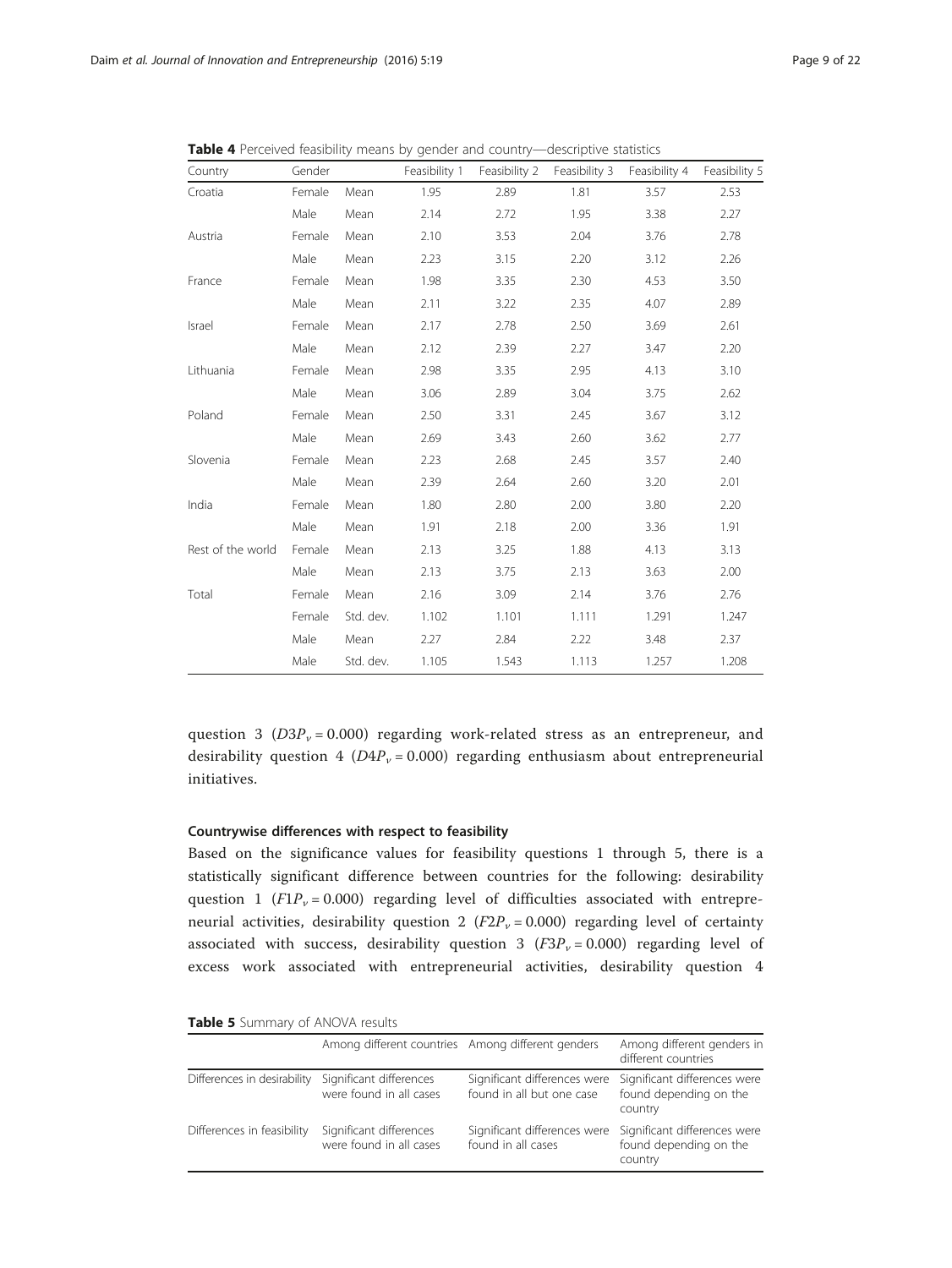|                |                | Sum of squares | df   | Mean square | F       | Sig. |
|----------------|----------------|----------------|------|-------------|---------|------|
| Desirability 1 | Between groups | 2775.778       | 8    | 346.972     | 159.710 | .000 |
|                | Within groups  | 9144.115       | 4209 | 2.173       |         |      |
|                | Total          | 11,919.894     | 4217 |             |         |      |
| Desirability 2 | Between groups | 3289.738       | 8    | 411.217     | 146.154 | .000 |
|                | Within groups  | 11,833.948     | 4206 | 2.814       |         |      |
|                | Total          | 15,123.685     | 4214 |             |         |      |
| Desirability 3 | Between groups | 1444.878       | 8    | 180.610     | 98.994  | .000 |
|                | Within groups  | 7673.663       | 4206 | 1.824       |         |      |
|                | Total          | 9118.541       | 4214 |             |         |      |
| Desirability 4 | Between groups | 2922.443       | 8    | 365.305     | 240.145 | .000 |
|                | Within groups  | 6396.598       | 4205 | 1.521       |         |      |
|                | Total          | 9319.041       | 4213 |             |         |      |
| Feasibility 1  | Between groups | 379.611        | 8    | 47.451      | 41.907  | .000 |
|                | Within groups  | 4776.065       | 4218 | 1.132       |         |      |
|                | Total          | 5155.675       | 4226 |             |         |      |
| Feasibility 2  | Between groups | 338.531        | 8    | 42.316      | 26.864  | .000 |
|                | Within groups  | 6639.460       | 4215 | 1.575       |         |      |
|                | Total          | 6977.991       | 4223 |             |         |      |
| Feasibility 3  | Between groups | 538.126        | 8    | 67.266      | 60.560  | .000 |
|                | Within groups  | 4681.749       | 4215 | 1.111       |         |      |
|                | Total          | 5219.875       | 4223 |             |         |      |
| Feasibility 4  | Between groups | 327.085        | 8    | 40.886      | 25.896  | .000 |
|                | Within groups  | 6654.730       | 4215 | 1.579       |         |      |
|                | Total          | 6981.814       | 4223 |             |         |      |
| Feasibility 5  | Between groups | 397.251        | 8    | 49.656      | 33.967  | .000 |
|                | Within groups  | 6177.962       | 4226 | 1.462       |         |      |
|                | Total          | 6575.213       | 4234 |             |         |      |
|                |                |                |      |             |         |      |

<span id="page-9-0"></span>Table 6 Desirability and feasibility differences between countries-ANOVA

 $(F4P_v = 0.000)$  regarding level of knowledge required for entrepreneurial activities, and desirability question 5 ( $F5P_v = 0.000$ ) regarding level of self-esteem.

From Table [7,](#page-10-0) at the 5 % level of significance, ANOVA results for genderwise differences with respect to perceived desirability- and perceived feasibility-related variables can be seen.

## Genderwise differences with respect to desirability

Based on the significance values for desirability questions 1 through 4 in Table [7](#page-10-0), there is a statistically significant difference between genders for the following: desirability question 1 ( $D1P_v = 0.000$ ) regarding attitudes towards entrepreneurial initiatives, desirability question 3 ( $D3P_v = 0.001$ ) regarding work-related stress as an entrepreneur, and desirability question 4 ( $D4P_v = 0.000$ ) regarding enthusiasm about entrepreneurial initiatives whereas there is no statistically significant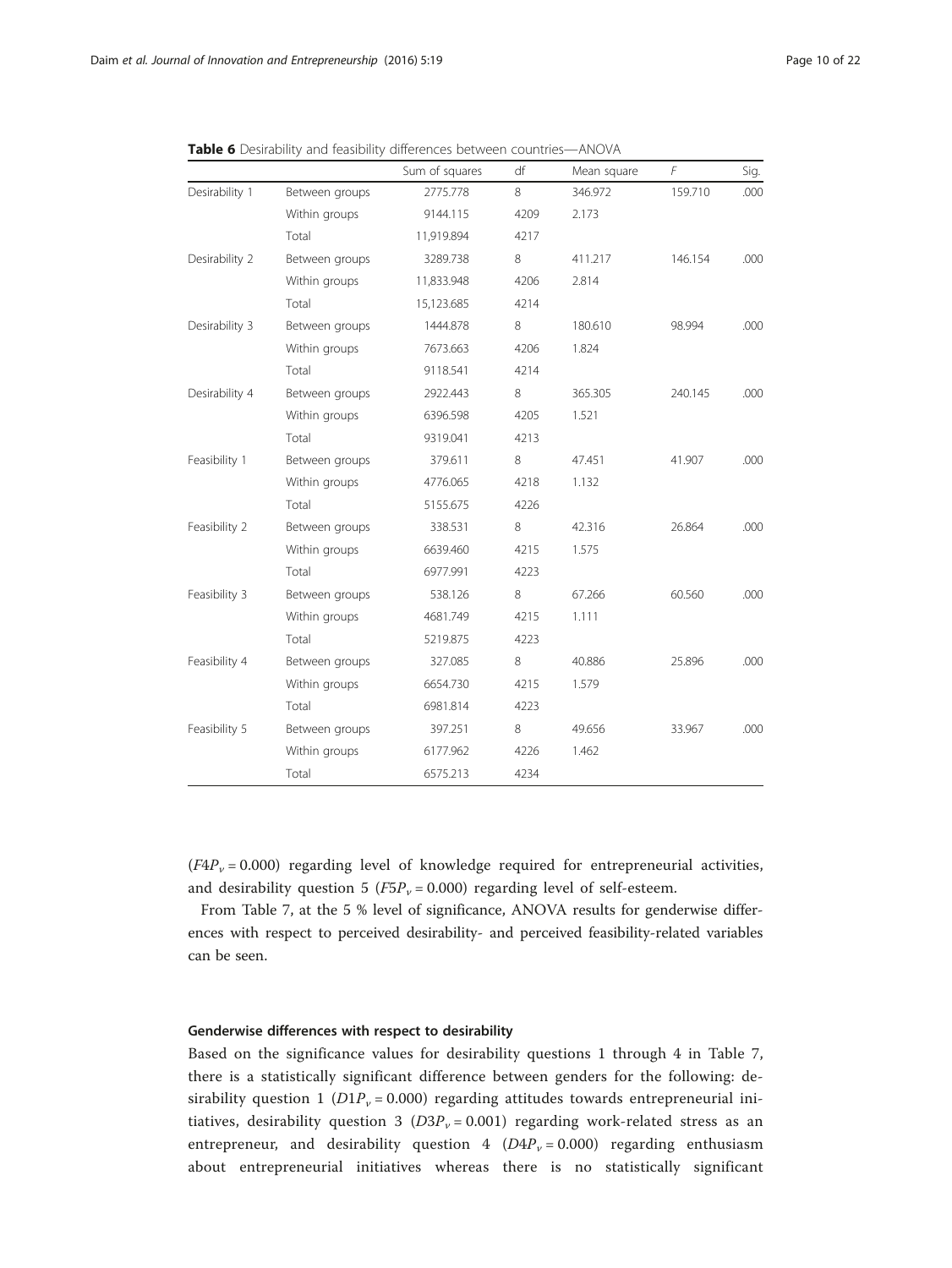|                |                | Sum of squares | df           | Mean square | F      | Sig. |
|----------------|----------------|----------------|--------------|-------------|--------|------|
| Feasibility 1  | Between groups | 13.774         | 1            | 13.774      | 11.314 | .001 |
|                | Within groups  | 5139.783       | 4222         | 1.217       |        |      |
|                | Total          | 5153.557       | 4223         |             |        |      |
| Feasibility 2  | Between groups | 58.238         | $\mathbf{1}$ | 58.238      | 35.508 | .000 |
|                | Within groups  | 6919.753       | 4219         | 1.640       |        |      |
|                | Total          | 6977.991       | 4220         |             |        |      |
| Feasibility 3  | Between groups | 6.668          | $\mathbf{1}$ | 6.668       | 5.397  | .020 |
|                | Within groups  | 5211.806       | 4219         | 1.235       |        |      |
|                | Total          | 5218.474       | 4220         |             |        |      |
| Feasibility 4  | Between groups | 80.262         | $\mathbf{1}$ | 80.262      | 49.082 | .000 |
|                | Within groups  | 6899.205       | 4219         | 1.635       |        |      |
|                | Total          | 6979.467       | 4220         |             |        |      |
| Feasibility 5  | Between groups | 149.169        | $\mathbf{1}$ | 149.169     | 98.202 | .000 |
|                | Within groups  | 6425.371       | 4230         | 1.519       |        |      |
|                | Total          | 6574.540       | 4231         |             |        |      |
| Desirability 1 | Between groups | 140.515        | $\mathbf{1}$ | 140.515     | 50.267 | .000 |
|                | Within groups  | 11,776.839     | 4213         | 2.795       |        |      |
|                | Total          | 11,917.354     | 4214         |             |        |      |
| Desirability 2 | Between groups | 2.593          | $\mathbf{1}$ | 2.593       | 0.722  | .396 |
|                | Within groups  | 15,118.361     | 4210         | 3.591       |        |      |
|                | Total          | 15,120.953     | 4211         |             |        |      |
| Desirability 3 | Between groups | 23.155         | $\mathbf{1}$ | 23.155      | 10.720 | .001 |
|                | Within groups  | 9093.382       | 4210         | 2.160       |        |      |
|                | Total          | 9116.536       | 4211         |             |        |      |
| Desirability 4 | Between groups | 75.164         | $\mathbf{1}$ | 75.164      | 34.225 | .000 |
|                | Within groups  | 9243.556       | 4209         | 2.196       |        |      |
|                | Total          | 9318.720       | 4210         |             |        |      |

<span id="page-10-0"></span>Table 7 Desirability and feasibility differences between genders-ANOVA

difference between genders for desirability question 2  $(D2P_v = 0.396)$  regarding family support.

## Genderwise differences with respect to feasibility

Based on the significance values for feasibility questions 1 through 5, in Table 7, there is a statistically significant difference between genders for the following: desirability question 1 ( $F1P_v = 0.001$ ) regarding level of difficulties associated with entrepreneurial activities, desirability question 2 ( $F2P_v = 0.000$ ) regarding level of certainty associated with success, desirability question 3 ( $F3P_v = 0.000$ ) regarding level of excess work associated with entrepreneurial activities, desirability question 4 ( $F4P_v = 0.000$ ) regarding level of knowledge required for entrepreneurial activities, and desirability question 5 ( $F5P_v = 0.000$ ) regarding level of self-esteem.

ANOVA results for perceived desirability and perceived feasibility differences among different genders in different countries can be seen in the [Appendix](#page-14-0) as Tables (Tables 9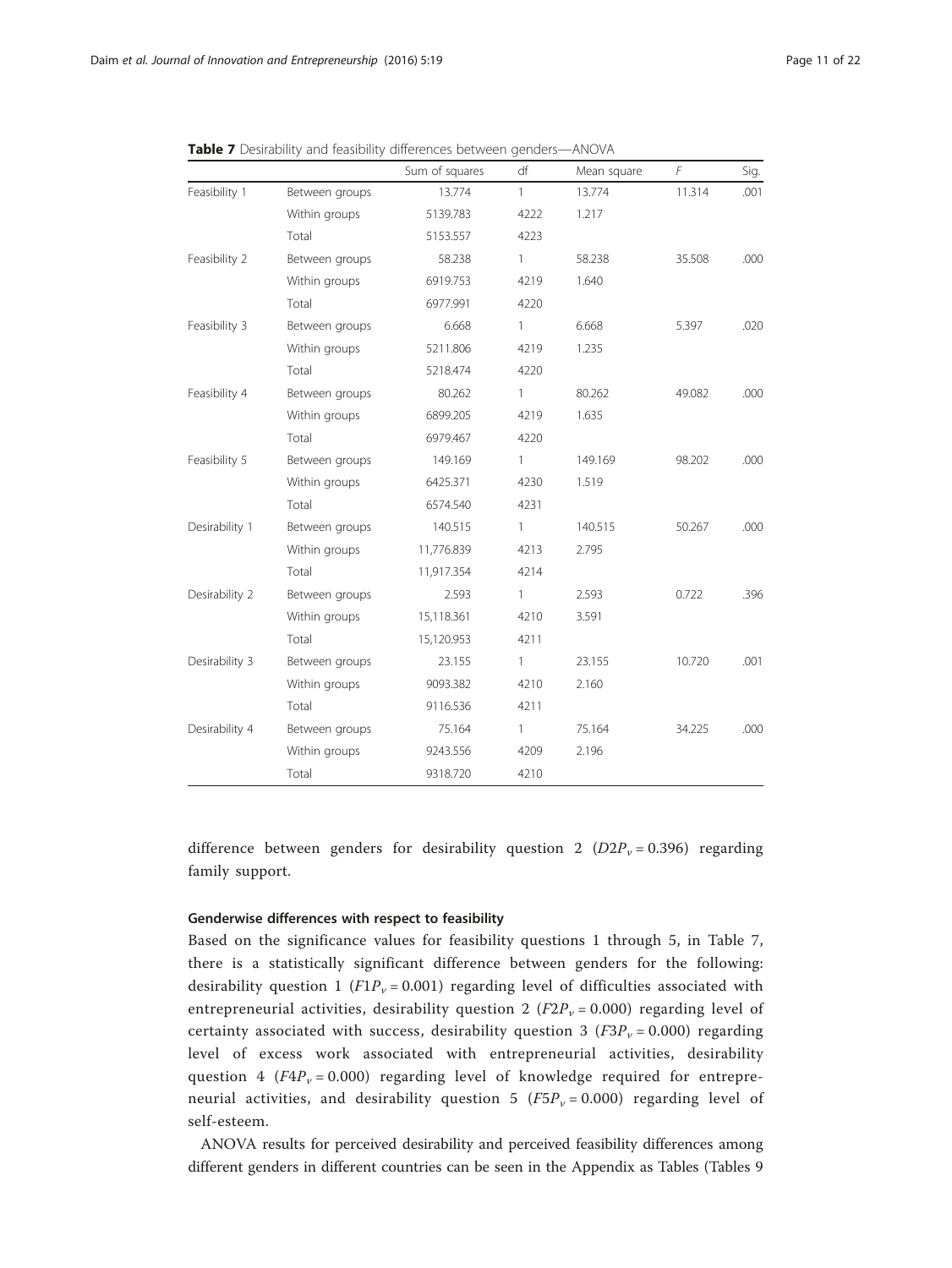and 10). ANOVA results show that there are further significant differences between male and female students in different countries in terms of their attitude towards entrepreneurship.

#### Perceived desirability differences between genders per country

ANOVA results (Table 9) for genderwise differences per country, with respect to desirability questions 1 through 4 for the 5 % level of significance, exhibit that for desirability question 1 regarding attitudes towards entrepreneurial initiatives there is a statistically significant difference between genders in Croatia ( $D1P_v = 0.000$ ), Austria ( $D1P_v = 0.000$ ), France ( $D1P_v = 0.000$ ), Israel ( $D1P_v = 0.000$ ), and India  $(D1P<sub>v</sub> = 0.015)$  whereas there is statistically no significant difference between genders in Lithuania ( $D1P_v = 0.863$ ), Poland ( $D1P_v = 0.954$ ), Slovenia ( $D1P_v = 0.076$ ), and the rest of the world  $(D1P_v = 0.568)$ .

Based on the significance values for desirability question 2 regarding family support, there is a statistically significant difference between genders in Croatia ( $D2P_v = 0.001$ ) whereas there is statistically no significant difference between genders in Austria  $(D2P_v)$ = 0.894), France ( $D2P_v$  = 0.974), Israel ( $D2P_v$  = 0.257), Lithuania ( $D2P_v$  = 0.787), Poland  $(D2P_v = 0.064)$ , Slovenia ( $D2P_v = 0.579$ ), India ( $D2P_v = 0.087$ ), and the rest of the world  $(D2P_v = 0.855)$ .

Based on the significance values for desirability question 3 regarding work-related stress as an entrepreneur, there is a statistically significant difference between genders in Croatia ( $D3P_v = 0.002$ ), France ( $D3P_v = 0.015$ ), and Israel ( $D3P_v = 0.019$ ) whereas there is statistically no significant difference between genders in Austria ( $D3P_v = 0.810$ ), Lithuania ( $D3P_v = 0.871$ ), Poland ( $D3P_v = 0.448$ ), Slovenia ( $D3P_v = 0.810$ ) 0.957), India ( $D3P_v = 0.589$ ), and the rest of the world ( $D3P_v = 0.559$ ).

Based on the significance values for desirability question 4 regarding enthusiasm about entrepreneurial initiatives, there is a statistically significant difference between genders in Croatia ( $D4P_v = 0.000$ ), Austria ( $D4P_v = 0.000$ ), France  $(D4P_v = 0.005)$ , and India  $(D4P_v = 0.027)$  whereas there is statistically no significant difference between genders in Israel ( $D4P_v = 0.096$ ), Lithuania ( $D4P_v =$ 0.874), Poland ( $D4P_v = 0.970$ ), Slovenia ( $D4P_v = 0.303$ ), and the rest of the world  $(D4P_v = 0.723)$ .

#### Perceived feasibility differences between genders per country

ANOVA results (Table 10) for genderwise differences per country, with respect to feasibility questions 1 through 5 for the 5 % level of significance, exhibit that for feasibility question 1 regarding level of difficulties associated with entrepreneurial activities there is a statistically significant difference between genders in Croatia  $(F1P<sub>v</sub> = 0.000)$  whereas there is statistically no significant difference between genders in Austria ( $F1P_v = 0.227$ ), France ( $F1P_v = 0.162$ ), Israel ( $F1P_v = 0.698$ ), Lithuania  $(F1P_v = 0.639)$ , Poland  $(F1P_v = 0.102)$ , Slovenia  $(F1P_v = 0.179)$ , India  $(F1P_v = 0.812)$ , and the rest of the world  $(F1P_v = 1.000)$ .

Based on the significance values for feasibility question 2 regarding the level of certainty associated with success, there is a statistically significant difference between genders in Croatia ( $F2P_v = 0.001$ ), Austria ( $F2P_v = 0.002$ ), Israel ( $F2P_v$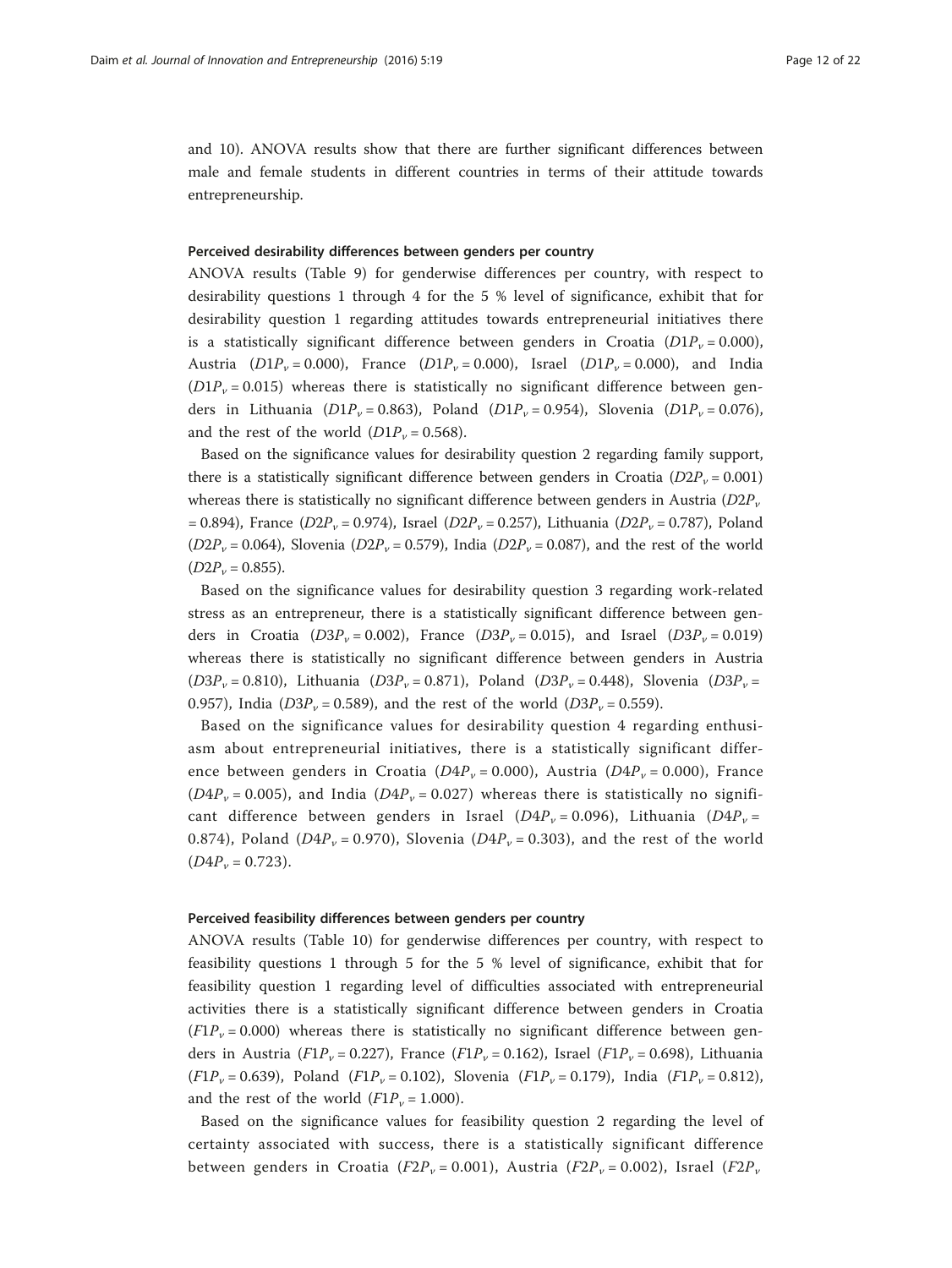<span id="page-12-0"></span>= 0.000), and Lithuania ( $F2P_v$  = 0.001), whereas there is statistically no significant difference between genders in France ( $F2P_v = 0.209$ ), Poland ( $F2P_v = 0.681$ ), Slovenia (F2P<sub>v</sub> = 0.751), India (F2P<sub>v</sub> = 0.244), and the rest of the world (F2P<sub>v</sub> = 0.483).

Based on the significance values for feasibility question 3 regarding the level of excess work associated with entrepreneurial activities, there is a statistically significant difference between genders in Croatia ( $F3P_v = 0.003$ ) whereas there is statistically no significant difference between genders in Austria  $(F3P_y = 0.136)$ , France  $(F3P_v = 0.598)$ , Israel  $(F3P_v = 0.053)$ , Lithuania  $(F3P_v = 0.562)$ , Poland  $(F3P_v = 0.198)$ , Slovenia  $(F3P_v = 0.220)$ , India  $(F3P_v = 0.384)$ , and the rest of the world  $(F3P_v = 0.622)$ .

Based on the significance values for feasibility question 4 regarding the level of knowledge required for entrepreneurial activities, there is a statistically significant difference between genders in Croatia ( $F4P_v = 0.001$ ), Austria ( $F4P_v = 0.000$ ), France  $(F4P_v = 0.000)$ , Lithuania  $(F4P_v = 0.008)$ , and Slovenia  $(F4P_v = 0.012)$ whereas there is statistically no significant difference between genders in Israel  $(F4P_v = 0.080)$ , Poland  $(F4P_v = 0.699)$ , India  $(F4P_v = 0.384)$ , and the rest of the world  $(F4P_v = 0.524)$ .

Based on the significance values for feasibility question 5 regarding the level of self-esteem, there is a statistically significant difference between genders in Croatia  $(F5P_v = 0.000)$ , Austria  $(F5P_v = 0.000)$ , France  $(F5P_v = 0.000)$ , Israel  $(F5P_v = 0.001)$ , Lithuania (F5P<sub>v</sub> = 0.001), Poland (F5P<sub>v</sub> = 0.004), and Slovenia (F5P<sub>v</sub> = 0.001) whereas there is statistically no significant difference between genders in India ( $F5P_v =$ 0.639) and the rest of the world  $(F5P_v = 0.060)$ .

Table 8 is a summary of the gender differences. Those cells with an "X" represent no significant difference between genders. All the other cells indicate significant difference. Croatia seems to be the only country in which females and males exhibit significantly different attitudes regarding all perceived desirability and feasibility aspects.

Based on Table 8, it can be observed that responses to questions D2 (My immediate family members would encourage me to do it), F1 (It would be very hard to do), and F3 (I would be overworked) indicate nearly no significant difference between genders for all cases except Croatia whereas F4 (I know enough to start a

| <b>Table 8</b> Summary of perceived desirability and feasibility differences between genders per country |    |                |                |                |                |                |                |                |                |
|----------------------------------------------------------------------------------------------------------|----|----------------|----------------|----------------|----------------|----------------|----------------|----------------|----------------|
| Country                                                                                                  | D1 | D <sub>2</sub> | D <sub>3</sub> | D <sub>4</sub> | F <sub>1</sub> | F <sub>2</sub> | F <sub>3</sub> | F <sub>4</sub> | F <sub>5</sub> |
| Croatia                                                                                                  |    |                |                |                |                |                |                |                |                |
| Austria                                                                                                  |    | X              | X              |                | X              |                | X              |                |                |
| France                                                                                                   |    | $\times$       |                |                | $\times$       | $\times$       | X              |                |                |
| Israel                                                                                                   |    | X              |                | X              | Χ              |                | X              | X              |                |
| Lithuania                                                                                                | X  | X              | $\times$       | X              | X              |                | X              |                |                |
| Poland                                                                                                   | X  | $\times$       | X              | $\times$       | $\times$       | X              | X              | X              |                |
| Slovenia                                                                                                 | X  | $\times$       | X              | $\times$       | $\times$       | $\times$       | X              |                |                |
| India                                                                                                    |    | X              | X              |                | X              | X              | X              | X              | $\times$       |
| Rest of the world                                                                                        | X  | X              | X              | Χ              | Χ              | X              | X              | X              | $\times$       |

Table 8 Summary of perceived desirability and feasibility differences between genders per country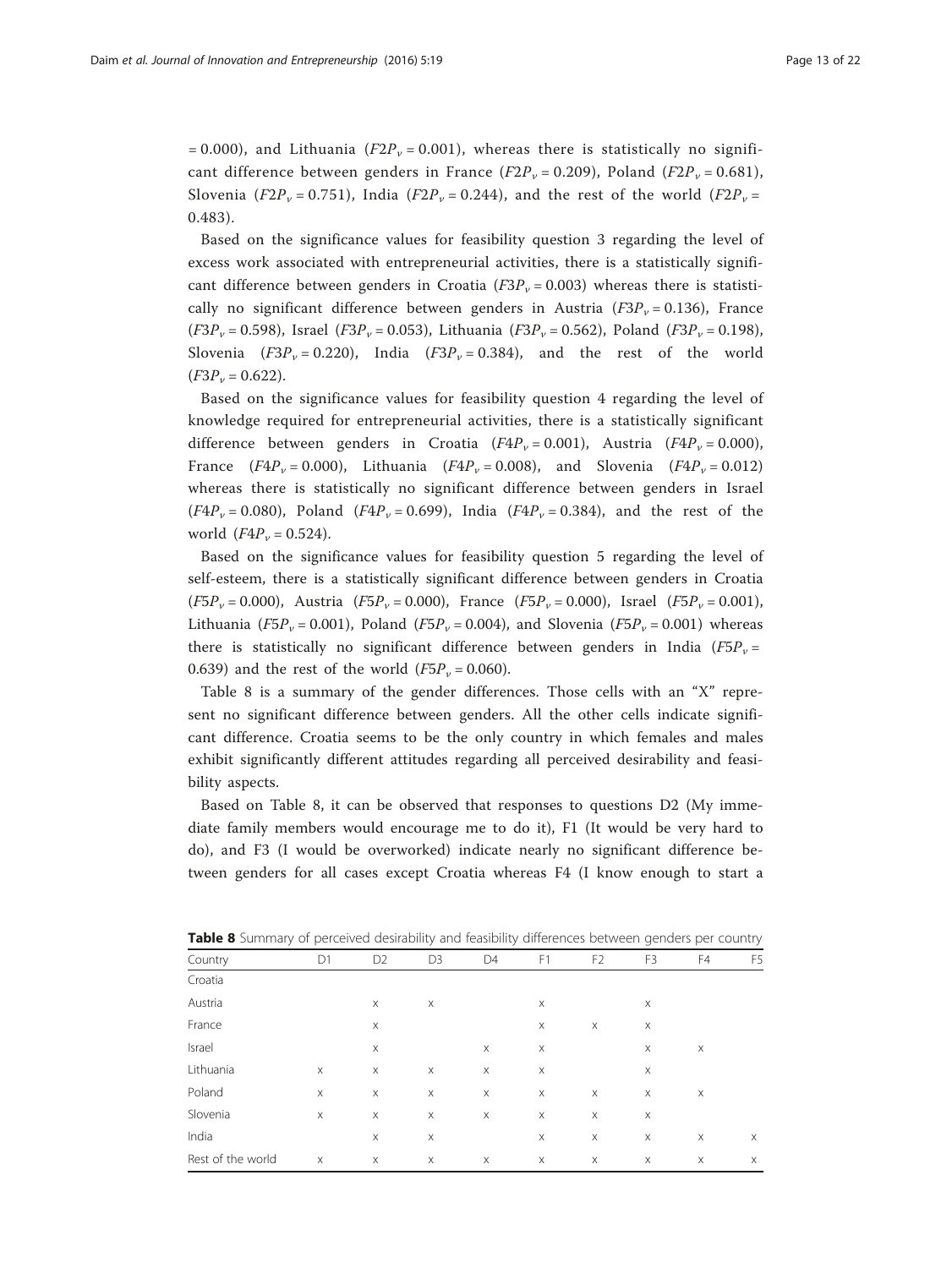business), F5 (I trust myself), and D1 (I would love to do it) indicate quite a bit difference between genders for the majority of the countries included in the study. This might mean that although both genders are aware of the required work and dedication for starting a new business, generally male students are more selfconfident and keen to do it. If Table [8](#page-12-0) is analyzed countrywise, then Poland, Slovenia, and India appear not to have considerable amount of difference between male and female genders whereas responses from male and female students from Croatia, Austria, France, and Israel indicate quite strong difference. In the case of India, D1 and D4 are expected to show significant difference in terms of female students scoring higher than males. This result is consistent with the GEM 2002 report where India and Poland are in the top 6 among 29 countries regarding the female share in total entrepreneurial activity. Interestingly, in the same list, Slovenia occupies the 21st position.

## Conclusions

This paper makes significant contributions to the understanding of entrepreneurial perceptions among students. One of the key strengths of this study is that it is based on a wide range of data for students from 10 different countries. Thus, the results are not culturally related but reflect more globally oriented intentions.

This paper explores the factors impacting entrepreneurial behavior in order to identify new educational opportunities for its development. Specifically, there are three major findings. Significant differences were found between genders and countries on their perceptions of desirability and feasibility towards entrepreneurial behavior. This adds to the findings of prior research on gender differences in entrepreneurial attitudes. Moreover, there were differences in how genders differ in different countries which would require further research.

Insights from this study can help educators plan entrepreneurship-oriented programs or courses in a manner that aims to minimize the gender differences in entrepreneurial motivation. Also, policy makers of countries willing to increase the number of female entrepreneurs would benefit from the results regarding which perceptions females show significant differences from males, so they can shape their entrepreneurship-related policies aiming to reduce these differences or alter the perceptions. There were also differences in how countries differ in terms of perceived feasibility and desirability. These differences can result from social security policies, economic activity, regulatory issues, or sectoral concentration of recent entrepreneurial activities, etc. specific to each country, which can affect the intention of starting a new business negatively. Further research revealing that differences' direction would also help policy makers to understand their countries' potential entrepreneurs' perceptions about those aspects and to alter them.

One shortcoming of this study might be the varying sample sizes from different countries. Sample sizes vary from 1918 to 16, and they are not determined relatively to the student population in those countries. More balanced sample size from examined countries would lead to more meaningful results. For further research also, the effect of students' training areas (engineering, business, social sciences, etc.) on their entrepreneurial perceptions can be examined.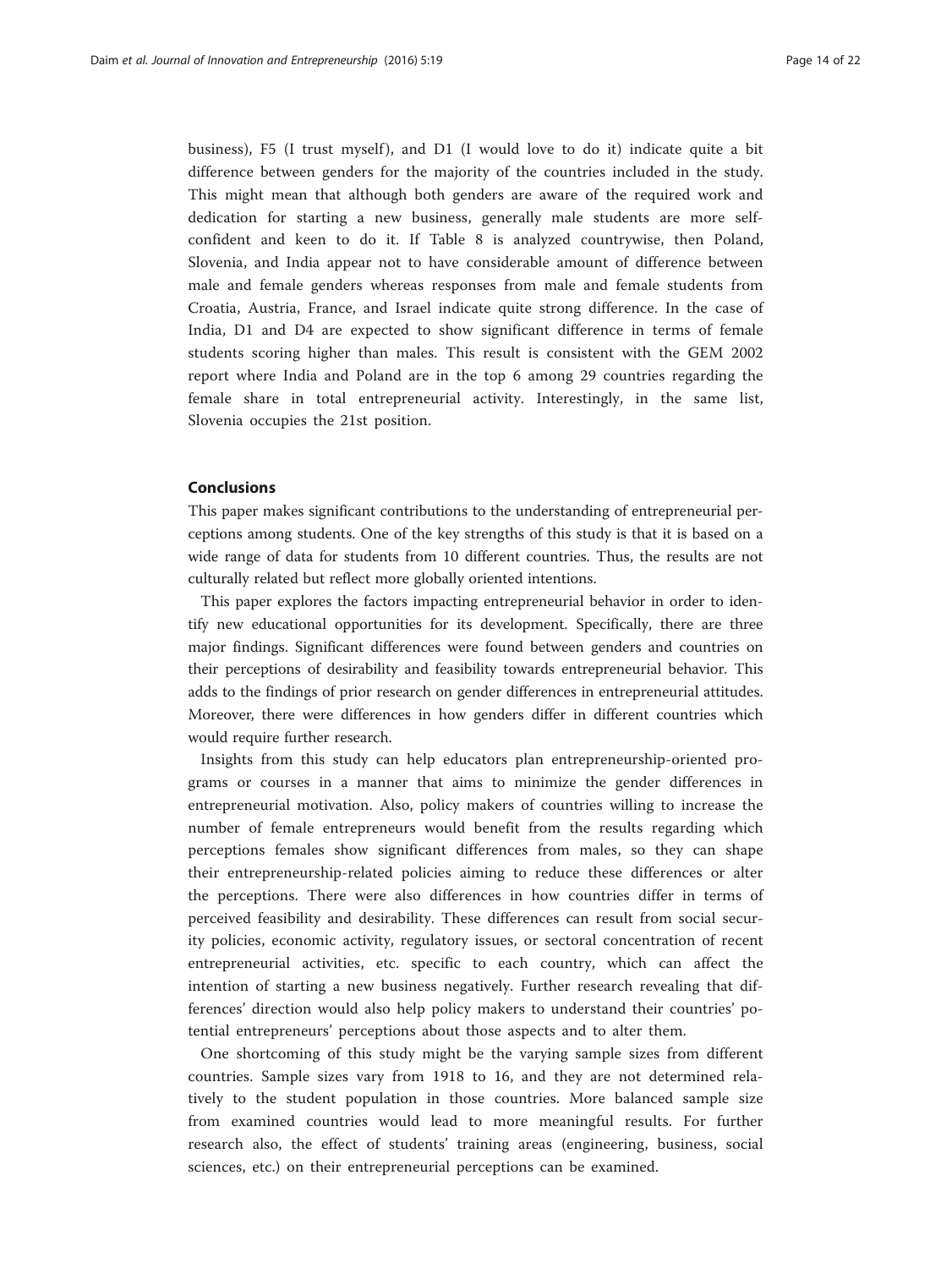## <span id="page-14-0"></span>Appendix

Table 9 Desirability differences between genders per country-ANOVA

| <b>ANOVA</b> |                |                |                |      |             |        |      |
|--------------|----------------|----------------|----------------|------|-------------|--------|------|
| Country      |                |                | Sum of squares | df   | Mean square | F      | Sig. |
| Croatia      | Desirability 1 | Between groups | 29.840         | 1    | 29.840      | 13.322 | .000 |
|              |                | Within groups  | 4291.598       | 1916 | 2.240       |        |      |
|              |                | Total          | 4321.437       | 1917 |             |        |      |
|              | Desirability 2 | Between groups | 17.688         | 1    | 17.688      | 11.284 | .001 |
|              |                | Within groups  | 3003.501       | 1916 | 1.568       |        |      |
|              |                | Total          | 3021.189       | 1917 |             |        |      |
|              | Desirability 3 | Between groups | 15.785         | 1    | 15.785      | 9.263  | .002 |
|              |                | Within groups  | 3265.144       | 1916 | 1.704       |        |      |
|              |                | Total          | 3280.929       | 1917 |             |        |      |
|              | Desirability 4 | Between groups | 26.133         | 1    | 26.133      | 18.588 | .000 |
|              |                | Within groups  | 2693.657       | 1916 | 1.406       |        |      |
|              |                | Total          | 2719.790       | 1917 |             |        |      |
| Austria      | Desirability 1 | Between groups | 36.911         | 1    | 36.911      | 14.370 | .000 |
|              |                | Within groups  | 1384.538       | 539  | 2.569       |        |      |
|              |                | Total          | 1421.449       | 540  |             |        |      |
|              | Desirability 2 | Between groups | 0.046          | 1    | 0.046       | 0.018  | .894 |
|              |                | Within groups  | 1392.398       | 539  | 2.583       |        |      |
|              |                | Total          | 1392.444       | 540  |             |        |      |
|              | Desirability 3 | Between groups | 0.085          | 1    | 0.085       | 0.058  | .810 |
|              |                | Within groups  | 786.721        | 539  | 1.460       |        |      |
|              |                | Total          | 786.806        | 540  |             |        |      |
|              | Desirability 4 | Between groups | 32.178         | 1.   | 32.178      | 16.737 | .000 |
|              |                | Within groups  | 1036.255       | 539  | 1.923       |        |      |
|              |                | Total          | 1068.433       | 540  |             |        |      |
| France       | Desirability 1 | Between groups | 30.707         | 1    | 30.707      | 12.411 | .000 |
|              |                | Within groups  | 1088.643       | 440  | 2.474       |        |      |
|              |                | Total          | 1119.351       | 441  |             |        |      |
|              | Desirability 2 | Between groups | 0.002          | 1    | 0.002       | 0.001  | .974 |
|              |                | Within groups  | 946.848        | 440  | 2.152       |        |      |
|              |                | Total          | 946.851        | 441  |             |        |      |
|              | Desirability 3 | Between groups | 11.560         | 1.   | 11.560      | 5.979  | .015 |
|              |                | Within groups  | 850.669        | 440  | 1.933       |        |      |
|              |                | Total          | 862.229        | 441  |             |        |      |
|              | Desirability 4 | Between groups | 14.302         | 1    | 14.302      | 7.905  | .005 |
|              |                | Within groups  | 796.080        | 440  | 1.809       |        |      |
|              |                | Total          | 810.382        | 441  |             |        |      |
| Israel       | Desirability 1 | Between groups | 54.667         | 1    | 54.667      | 22.442 | .000 |
|              |                | Within groups  | 643.092        | 264  | 2.436       |        |      |
|              |                | Total          | 697.759        | 265  |             |        |      |
|              | Desirability 2 | Between groups | 20.394         | 1    | 20.394      | 1.292  | .257 |
|              |                | Within groups  | 4151.847       | 263  | 15.786      |        |      |
|              |                | Total          | 4172.242       | 264  |             |        |      |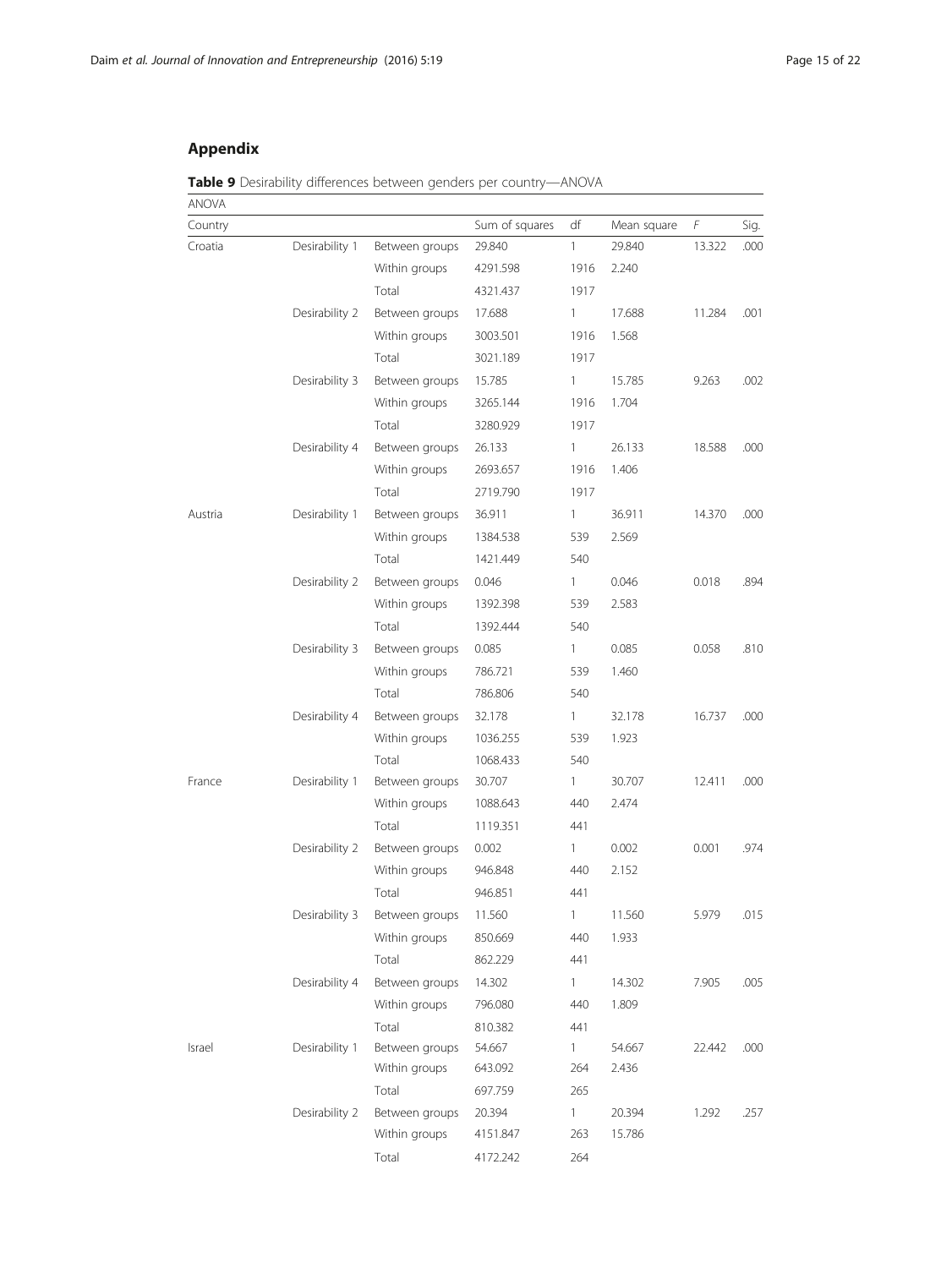|           | Desirability 3 |                                 |          | 1   | 8.673  |       | .019 |
|-----------|----------------|---------------------------------|----------|-----|--------|-------|------|
|           |                | Between groups<br>Within groups | 8.673    |     |        | 5.589 |      |
|           |                |                                 | 411.245  | 265 | 1.552  |       |      |
|           |                | Total                           | 419.918  | 266 |        |       |      |
|           | Desirability 4 | Between groups                  | 4.859    | 1   | 4.859  | 2.795 | .096 |
|           |                | Within groups                   | 458.979  | 264 | 1.739  |       |      |
|           |                | Total                           | 463.838  | 265 |        |       |      |
| Lithuania | Desirability 1 | Between groups                  | 0.027    | 1   | 0.027  | 0.030 | .863 |
|           |                | Within groups                   | 358.950  | 394 | 0.911  |       |      |
|           |                | Total                           | 358.977  | 395 |        |       |      |
|           | Desirability 2 | Between groups                  | 0.075    | 1   | 0.075  | 0.073 | .787 |
|           |                | Within groups                   | 402.497  | 393 | 1.024  |       |      |
|           |                | Total                           | 402.572  | 394 |        |       |      |
|           | Desirability 3 | Between groups                  | 0.021    | 1   | 0.021  | 0.026 | .871 |
|           |                | Within groups                   | 321.751  | 393 | 0.819  |       |      |
|           |                | Total                           | 321.772  | 394 |        |       |      |
|           | Desirability 4 | Between groups                  | 0.020    | 1   | 0.020  | 0.025 | .874 |
|           |                | Within groups                   | 306.425  | 394 | 0.778  |       |      |
|           |                | Total                           | 306.444  | 395 |        |       |      |
| Poland    | Desirability 1 | Between groups                  | 0.004    | 1   | 0.004  | 0.003 | .954 |
|           |                | Within groups                   | 406.531  | 312 | 1.303  |       |      |
|           |                | Total                           | 406.535  | 313 |        |       |      |
|           | Desirability 2 | Between groups                  | 14.849   | 1   | 14.849 | 3.452 | .064 |
|           |                | Within groups                   | 1337.777 | 311 | 4.302  |       |      |
|           |                | Total                           | 1352.626 | 312 |        |       |      |
|           | Desirability 3 | Between groups                  | 2.832    | 1   | 2.832  | 0.576 | .448 |
|           |                | Within groups                   | 1518.898 | 309 | 4.916  |       |      |
|           |                | Total                           | 1521.730 | 310 |        |       |      |
|           | Desirability 4 | Between groups                  | 0.002    | 1   | 0.002  | 0.001 | .970 |
|           |                | Within groups                   | 394.269  | 308 | 1.280  |       |      |
|           |                | Total                           | 394.271  | 309 |        |       |      |
| Slovenia  | Desirability 1 | Between groups                  | 7.720    | 1   | 7.720  | 3.177 | .076 |
|           |                | Within groups                   | 738.806  | 304 | 2.430  |       |      |
|           |                | Total                           | 746.526  | 305 |        |       |      |
|           | Desirability 2 | Between groups                  | 0.488    | 1   | 0.488  | 0.308 | .579 |
|           |                | Within groups                   | 481.185  | 304 | 1.583  |       |      |
|           |                | Total                           | 481.673  | 305 |        |       |      |
|           | Desirability 3 | Between groups                  | 0.004    | 1   | 0.004  | 0.003 | .957 |
|           |                | Within groups                   | 421.748  | 304 | 1.387  |       |      |
|           |                | Total                           | 421.752  | 305 |        |       |      |
|           | Desirability 4 | Between groups                  | 2.017    | 1   | 2.017  | 1.064 | .303 |
|           |                | Within groups                   | 576.470  | 304 | 1.896  |       |      |
|           |                | Total                           | 578.487  | 305 |        |       |      |
| India     | Desirability 1 | Between groups                  | 9.828    | 1   | 9.828  | 7.598 | .015 |
|           |                | Within groups                   | 18.109   | 14  | 1.294  |       |      |
|           |                |                                 |          |     |        |       |      |
|           |                | Total                           | 27.937   | 15  |        |       |      |

Table 9 Desirability differences between genders per country—ANOVA (Continued)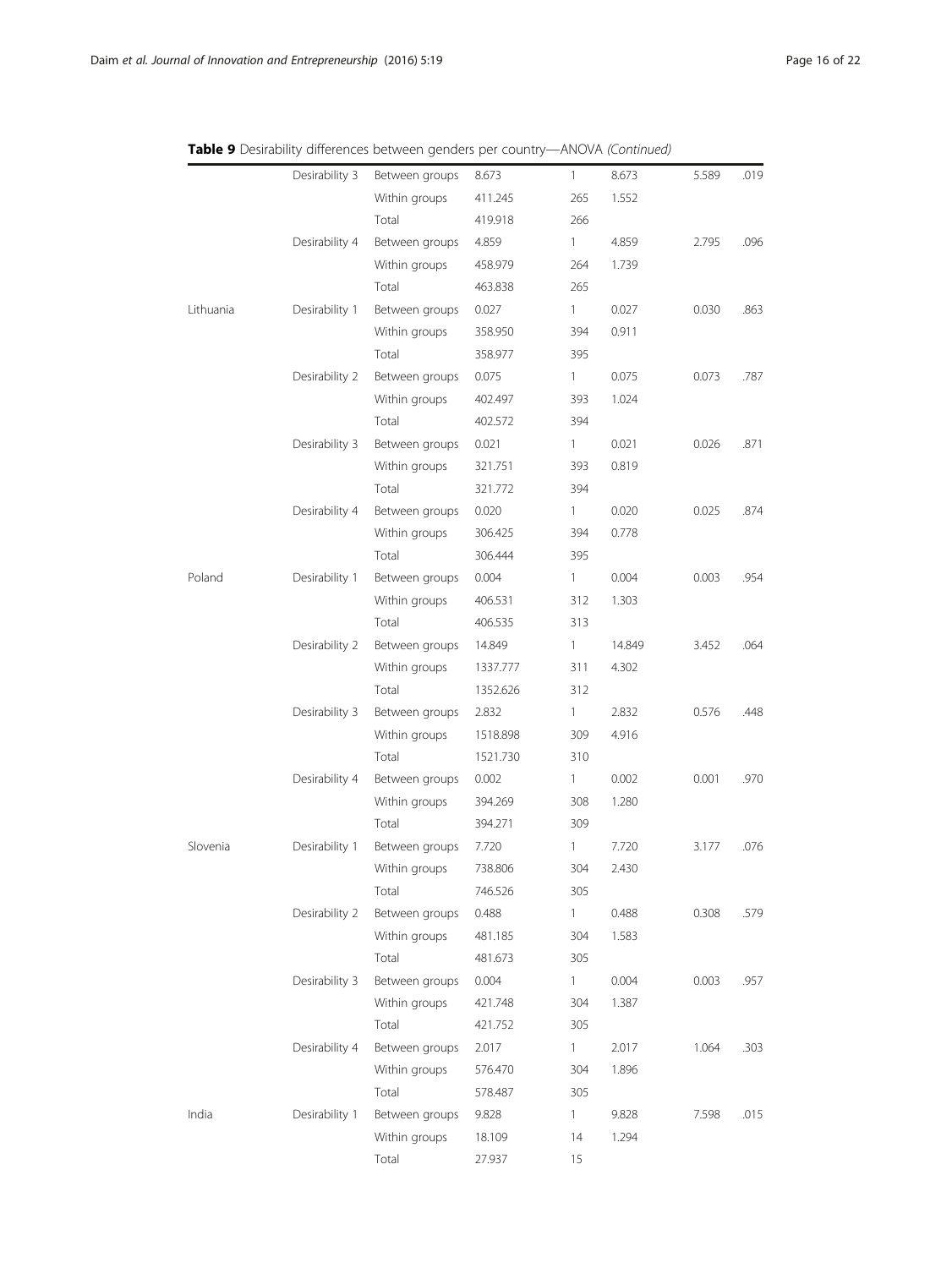|                   | Desirability 2 | Between groups | 7.092  | $\mathbf{1}$ | 7.092 | 3.383 | .087 |
|-------------------|----------------|----------------|--------|--------------|-------|-------|------|
|                   |                | Within groups  | 29.345 | 14           | 2.096 |       |      |
|                   |                | Total          | 36.437 | 15           |       |       |      |
|                   | Desirability 3 | Between groups | 1.023  | 1            | 1.023 | 0.306 | .589 |
|                   |                | Within groups  | 46.727 | 14           | 3.338 |       |      |
|                   |                | Total          | 47.750 | 15           |       |       |      |
|                   | Desirability 4 | Between groups | 8.210  | 1            | 8.210 | 6.138 | .027 |
|                   |                | Within groups  | 18.727 | 14           | 1.338 |       |      |
|                   |                | Total          | 26.938 | 15           |       |       |      |
| Rest of the world | Desirability 1 | Between groups | 1.000  | 1            | 1.000 | 0.341 | .568 |
|                   |                | Within groups  | 41.000 | 14           | 2.929 |       |      |
|                   |                | Total          | 42.000 | 15           |       |       |      |
|                   | Desirability 2 | Between groups | 0.062  | 1            | 0.062 | 0.034 | .855 |
|                   |                | Within groups  | 25.375 | 14           | 1.812 |       |      |
|                   |                | Total          | 25.438 | 15           |       |       |      |
|                   | Desirability 3 | Between groups | 0.250  | 1            | 0.250 | 0.359 | .559 |
|                   |                | Within groups  | 9.750  | 14           | 0.696 |       |      |
|                   |                | Total          | 10.000 | 15           |       |       |      |
|                   | Desirability 4 | Between groups | 0.250  | 1            | 0.250 | 0.131 | .723 |
|                   |                | Within groups  | 26.750 | 14           | 1.911 |       |      |
|                   |                | Total          | 27.000 | 15           |       |       |      |

Table 9 Desirability differences between genders per country—ANOVA (Continued)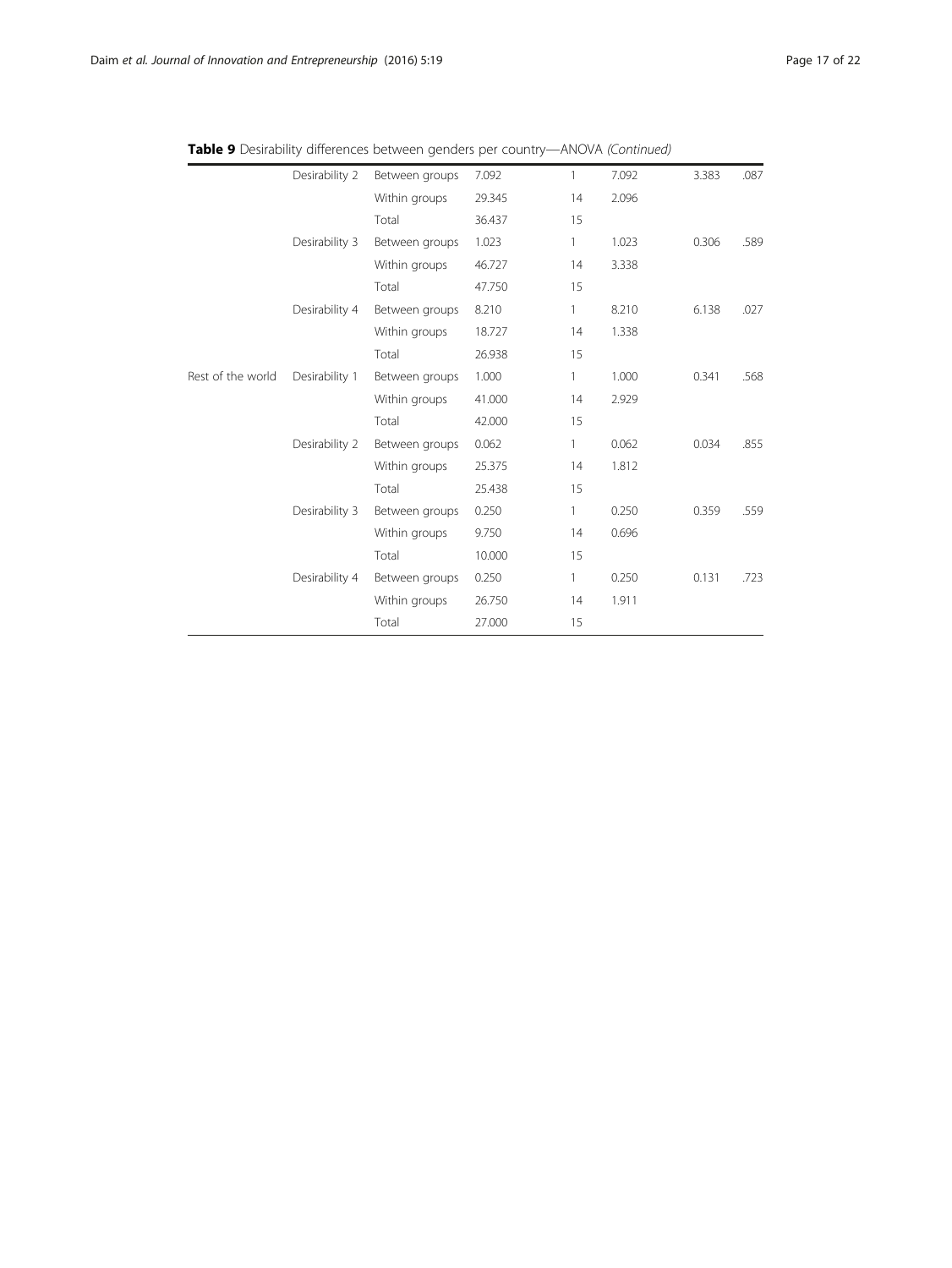| ANOVA   |               |                |                |              |             |        |      |
|---------|---------------|----------------|----------------|--------------|-------------|--------|------|
| Country |               |                | Sum of squares | df           | Mean square | F      | Sig. |
| Croatia | Feasibility 1 | Between groups | 15.230         | 1            | 15.230      | 14.211 | .000 |
|         |               | Within groups  | 2053.466       | 1916         | 1.072       |        |      |
|         |               | Total          | 2068.697       | 1917         |             |        |      |
|         | Feasibility 2 | Between groups | 11.942         | 1            | 11.942      | 10.714 | .001 |
|         |               | Within groups  | 2135.786       | 1916         | 1.115       |        |      |
|         |               | Total          | 2147.729       | 1917         |             |        |      |
|         | Feasibility 3 | Between groups | 8.513          | 1            | 8.513       | 8.708  | .003 |
|         |               | Within groups  | 1873.149       | 1916         | 0.978       |        |      |
|         |               | Total          | 1881.662       | 1917         |             |        |      |
|         | Feasibility 4 | Between groups | 16.340         | 1            | 16.340      | 11.625 | .001 |
|         |               | Within groups  | 2693.071       | 1916         | 1.406       |        |      |
|         |               | Total          | 2709.412       | 1917         |             |        |      |
|         | Feasibility 5 | Between groups | 31.051         | 1            | 31.051      | 22.386 | .000 |
|         |               | Within groups  | 2657.637       | 1916         | 1.387       |        |      |
|         |               | Total          | 2688.689       | 1917         |             |        |      |
| Austria | Feasibility 1 | Between groups | 1.741          | 1            | 1.741       | 1.463  | .227 |
|         |               | Within groups  | 641.408        | 539          | 1.190       |        |      |
|         |               | Total          | 643.150        | 540          |             |        |      |
|         | Feasibility 2 | Between groups | 14.370         | 1            | 14.370      | 9.240  | .002 |
|         |               | Within groups  | 838.281        | 539          | 1.555       |        |      |
|         |               | Total          | 852.651        | 540          |             |        |      |
|         | Feasibility 3 | Between groups | 2.421          | 1            | 2.421       | 2.235  | .136 |
|         |               | Within groups  | 584.000        | 539          | 1.083       |        |      |
|         |               | Total          | 586.421        | 540          |             |        |      |
|         | Feasibility 4 | Between groups | 42.879         | 1            | 42.879      | 17.309 | .000 |
|         |               | Within groups  | 1335.276       | 539          | 2.477       |        |      |
|         |               | Total          | 1378.155       | 540          |             |        |      |
|         | Feasibility 5 | Between groups | 27.350         | 1            | 27.350      | 18.554 | .000 |
|         |               | Within groups  | 794.509        | 539          | 1.474       |        |      |
|         |               | Total          | 821.860        | 540          |             |        |      |
| France  | Feasibility 1 | Between groups | 1.748          | $\mathbf{1}$ | 1.748       | 1.963  | .162 |
|         |               | Within groups  | 391.809        | 440          | 0.890       |        |      |
|         |               | Total          | 393.557        | 441          |             |        |      |
|         | Feasibility 2 | Between groups | 1.859          | 1            | 1.859       | 1.585  | .209 |
|         |               | Within groups  | 516.315        | 440          | 1.173       |        |      |
|         |               | Total          | 518.174        | 441          |             |        |      |
|         | Feasibility 3 | Between groups | 0.358          | 1            | 0.358       | 0.278  | .598 |
|         |               | Within groups  | 565.663        | 440          | 1.286       |        |      |
|         |               | Total          | 566.020        | 441          |             |        |      |
|         | Feasibility 4 | Between groups | 22.219         | 1            | 22.219      | 12.823 | .000 |
|         |               | Within groups  | 762.426        | 440          | 1.733       |        |      |
|         |               | Total          | 784.645        | 441          |             |        |      |

Table 10 Feasibility differences between genders per country-ANOVA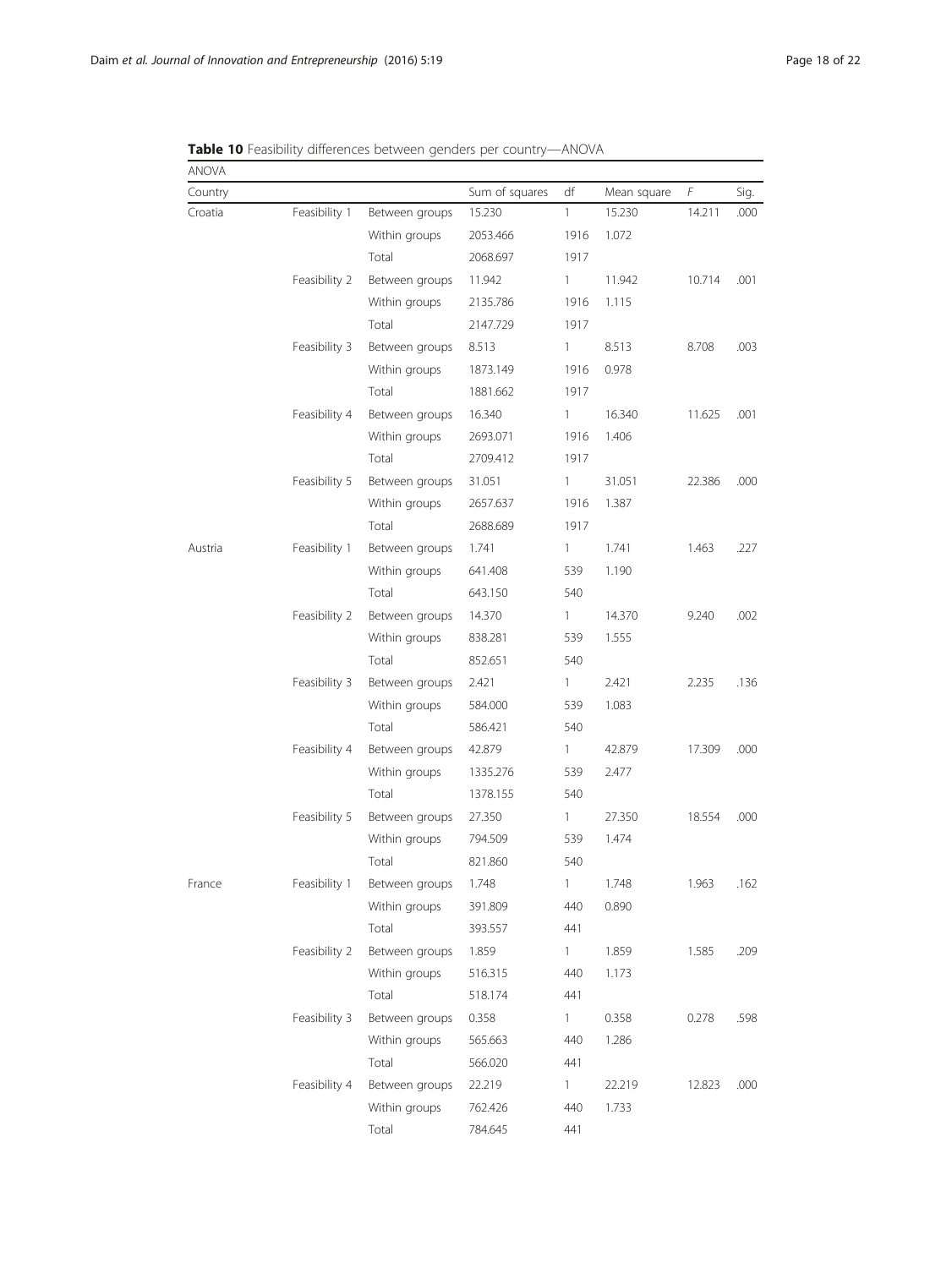|           | Feasibility 5 | Between groups | 39.155   | 1   | 39.155 | 19.977 | .000 |
|-----------|---------------|----------------|----------|-----|--------|--------|------|
|           |               | Within groups  | 862.401  | 440 | 1.960  |        |      |
|           |               | Total          | 901.557  | 441 |        |        |      |
| Israel    | Feasibility 1 | Between groups | 0.124    | 1   | 0.124  | 0.151  | .698 |
|           |               | Within groups  | 222.016  | 271 | 0.819  |        |      |
|           |               | Total          | 222.139  | 272 |        |        |      |
|           | Feasibility 2 | Between groups | 10.525   | 1   | 10.525 | 14.152 | .000 |
|           |               | Within groups  | 200.795  | 270 | 0.744  |        |      |
|           |               | Total          | 211.320  | 271 |        |        |      |
|           | Feasibility 3 | Between groups | 3.361    | 1   | 3.361  | 3.780  | .053 |
|           |               | Within groups  | 239.178  | 269 | 0.889  |        |      |
|           |               | Total          | 242.539  | 270 |        |        |      |
|           | Feasibility 4 |                |          |     |        |        |      |
|           |               | Between groups | 3.061    | 1   | 3.061  | 3.095  | .080 |
|           |               | Within groups  | 266.994  | 270 | 0.989  |        |      |
|           |               | Total          | 270.055  | 271 |        |        |      |
|           | Feasibility 5 | Between groups | 11.414   | 1   | 11.414 | 10.930 | .001 |
|           |               | Within groups  | 282.982  | 271 | 1.044  |        |      |
|           |               | Total          | 294.396  | 272 |        |        |      |
| Lithuania | Feasibility 1 | Between groups | 0.476    | 1   | 0.476  | 0.220  | .639 |
|           |               | Within groups  | 857.484  | 397 | 2.160  |        |      |
|           |               | Total          | 857.960  | 398 |        |        |      |
|           | Feasibility 2 | Between groups | 19.815   | 1   | 19.815 | 10.473 | .001 |
|           |               | Within groups  | 751.087  | 397 | 1.892  |        |      |
|           |               | Total          | 770.902  | 398 |        |        |      |
|           | Feasibility 3 | Between groups | 0.672    | 1   | 0.672  | 0.337  | .562 |
|           |               | Within groups  | 791.168  | 397 | 1.993  |        |      |
|           |               | Total          | 791.840  | 398 |        |        |      |
|           | Feasibility 4 | Between groups | 12.899   | 1   | 12.899 | 7.141  | .008 |
|           |               | Within groups  | 717.091  | 397 | 1.806  |        |      |
|           |               | Total          | 729.990  | 398 |        |        |      |
|           | Feasibility 5 | Between groups | 21.679   | 1   | 21.679 | 10.985 | .001 |
|           |               | Within groups  | 783.494  | 397 | 1.974  |        |      |
|           |               | Total          | 805.173  | 398 |        |        |      |
| Poland    | Feasibility 1 | Between groups | 2.398    | 1   | 2.398  | 2.693  | .102 |
|           |               | Within groups  | 276.874  | 311 | 0.890  |        |      |
|           |               | Total          | 279.272  | 312 |        |        |      |
|           | Feasibility 2 | Between groups | 0.972    | 1   | 0.972  | 0.169  | .681 |
|           |               | Within groups  | 1777.523 | 309 | 5.753  |        |      |
|           |               | Total          | 1778.495 | 310 |        |        |      |
|           | Feasibility 3 | Between groups | 1.547    | 1   | 1.547  | 1.662  | .198 |
|           |               | Within groups  | 288.441  | 310 | 0.930  |        |      |
|           |               | Total          | 289.987  | 311 |        |        |      |
|           | Feasibility 4 | Between groups | 0.137    | 1   | 0.137  | 0.150  | .699 |
|           |               | Within groups  | 282.358  | 309 | 0.914  |        |      |
|           |               | Total          | 282.495  | 310 |        |        |      |

Table 10 Feasibility differences between genders per country-ANOVA (Continued)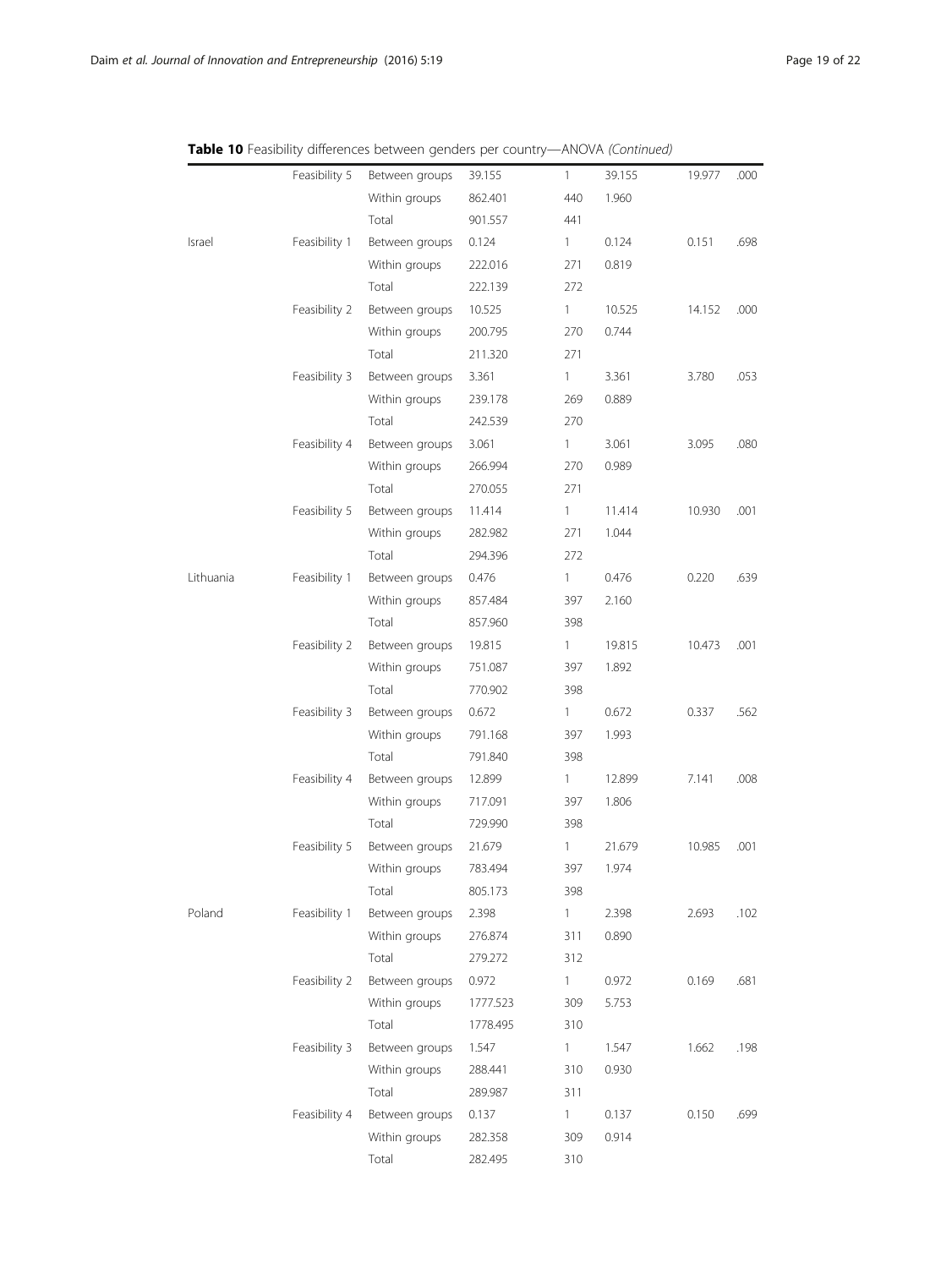|                   | Feasibility 5 | Between groups | 8.307   | 1            | 8.307  | 8.188  | .004  |
|-------------------|---------------|----------------|---------|--------------|--------|--------|-------|
|                   |               | Within groups  | 324.665 | 320          | 1.015  |        |       |
|                   |               | Total          | 332.972 | 321          |        |        |       |
| Slovenia          | Feasibility 1 | Between groups | 1.659   | 1            | 1.659  | 1.810  | .179  |
|                   |               | Within groups  | 278.606 | 304          | 0.916  |        |       |
|                   |               | Total          | 280.265 | 305          |        |        |       |
|                   | Feasibility 2 | Between groups | 0.106   | 1            | 0.106  | 0.101  | .751  |
|                   |               | Within groups  | 317.894 | 304          | 1.046  |        |       |
|                   |               | Total          | 318.000 | 305          |        |        |       |
|                   | Feasibility 3 | Between groups | 1.485   | 1            | 1.485  | 1.510  | .220  |
|                   |               | Within groups  | 299.015 | 304          | 0.984  |        |       |
|                   |               | Total          | 300.500 | 305          |        |        |       |
|                   | Feasibility 4 | Between groups | 9.357   | 1            | 9.357  | 6.430  | .012  |
|                   |               | Within groups  | 442.408 | 304          | 1.455  |        |       |
|                   |               | Total          | 451.765 | 305          |        |        |       |
|                   | Feasibility 5 | Between groups | 10.480  | 1            | 10.480 | 11.246 | .001  |
|                   |               | Within groups  | 282.385 | 303          | 0.932  |        |       |
|                   |               | Total          | 292.866 | 304          |        |        |       |
| India             | Feasibility 1 | Between groups | 0.041   | 1            | 0.041  | 0.059  | .812  |
|                   |               | Within groups  | 9.709   | 14           | 0.694  |        |       |
|                   |               | Total          | 9.750   | 15           |        |        |       |
|                   | Feasibility 2 | Between groups | 1.314   | 1            | 1.314  | 1.479  | .244  |
|                   |               | Within groups  | 12.436  | 14           | 0.888  |        |       |
|                   |               | Total          | 13.750  | 15           |        |        |       |
|                   | Feasibility 3 | Between groups | 0.000   | 1            | 0.000  | 0.000  | 1.000 |
|                   |               | Within groups  | 8.000   | 14           | 0.571  |        |       |
|                   |               | Total          | 8.000   | 15           |        |        |       |
|                   | Feasibility 4 | Between groups | 0.655   | 1            | 0.655  | 0.808  | .384  |
|                   |               | Within groups  | 11.345  | 14           | 0.810  |        |       |
|                   |               | Total          | 12.000  | 15           |        |        |       |
|                   | Feasibility 5 | Between groups | 0.291   | 1            | 0.291  | 0.230  | .639  |
|                   |               | Within groups  | 17.709  | 14           | 1.265  |        |       |
|                   |               | Total          | 18.000  | 15           |        |        |       |
| Rest of the world | Feasibility 1 | Between groups | 0.000   | $\mathbf{1}$ | 0.000  | 0.000  | 1.000 |
|                   |               | Within groups  | 19.750  | 14           | 1.411  |        |       |
|                   |               | Total          | 19.750  | 15           |        |        |       |
|                   | Feasibility 2 | Between groups | 1.000   | 1            | 1.000  | 0.519  | .483  |
|                   |               | Within groups  | 27.000  | 14           | 1.929  |        |       |
|                   |               | Total          | 28.000  | 15           |        |        |       |
|                   | Feasibility 3 | Between groups | 0.250   | 1            | 0.250  | 0.255  | .622  |
|                   |               | Within groups  | 13.750  | 14           |        |        |       |
|                   |               | Total          |         |              | 0.982  |        |       |
|                   |               |                | 14.000  | 15           |        |        |       |
|                   | Feasibility 4 | Between groups | 1.000   | 1            | 1.000  | 0.427  | .524  |
|                   |               | Within groups  | 32.750  | 14           | 2.339  |        |       |
|                   |               | Total          | 33.750  | 15           |        |        |       |

Table 10 Feasibility differences between genders per country-ANOVA (Continued)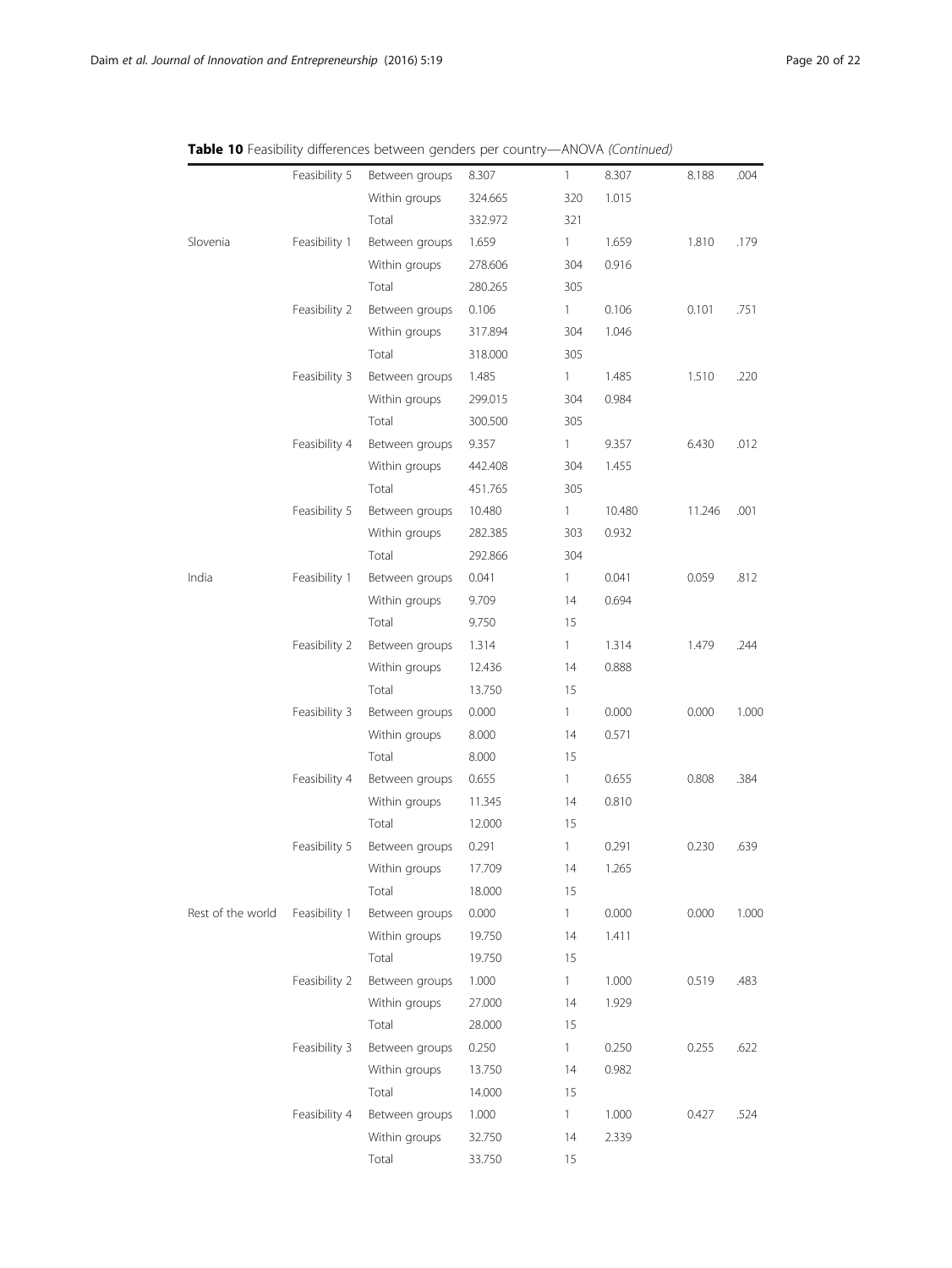<span id="page-20-0"></span>

| <b>Table 10</b> Feasibility differences between genders per country—ANOVA (Continued) |  |  |  |
|---------------------------------------------------------------------------------------|--|--|--|
|---------------------------------------------------------------------------------------|--|--|--|

|  | Feasibility 5 Between groups 5.062 |        |    | 5.062 | 4.200 | .060 |
|--|------------------------------------|--------|----|-------|-------|------|
|  | Within groups 16.875               |        | 14 | 1.205 |       |      |
|  | Total                              | 21.938 |    |       |       |      |

#### Competing interests

The authors declare that they have no competing interests

#### Authors' contributions

All authors contributed to this project equally from inception to the end. All authors read and approved the final manuscript.

#### Acknowledgements

The results of this paper are supported by the EU Commission grant Tempus 144713 Fostering Entrepreneurship in Higher Education, FoSentHE.

#### Author details

<sup>1</sup>Technology Management Doctoral Program, Portland State University, 1900 SW 4th, Portland, OR 97201, USA. <sup>2</sup>Faculty of Economics and Business, University of Zagreb, Zagreb, Croatia. <sup>3</sup>Nottingham Business School, Nottingham Trent University, Nottingham, UK. <sup>4</sup>Department of Industrial Engineering, Istanbul Technical University, Macka, Istanbul, Turkey.

#### Received: 29 October 2015 Accepted: 20 April 2016 Published online: 17 May 2016

#### References

Ajzen, I. (1991). The theory of planned behavior. Organizational Behavior and Human Decision Processes, 50(2), 179–211. Blanchflower, D. G., Oswald, A., & Stutzer, A. (2001). Latent entrepreneurship across nations. European Economic Review, 45, 680–691.

- Carayannis, E. G., Evans, D., & Hanson, M. (2003). A cross-cultural learning strategy for entrepreneurship education: outline of key concepts and lessons learned from a comparative study of entrepreneurship students in France and the US. Technovation, 23(9), 757–771.
- Chell, E., & Allman, K. (2003). Mapping the motivations and intentions of technology oriented entrepreneurs. R&D Management, 33(2), 117–134.
- Dabić, M.et.al. (2012a) Exploring gender differences in attitudes of university students towards entrepreneurship: an international survey International Journal of Gender and Entrepreneurship, 4(3), pp. 316-336.
- Dabić, Marina; Bašić, Maja; Novak, Ivan; Daim, Tugrul;Bayraktaroglu, Elvan. (2012b). Study of entrepreneurial environment based on cross country differences. Southern Journal of Entrepreneurship. 4(2); 68-86

Eddleston, K. A., & Powell, G. N. (2008). The role of gender identity in explaining sex differences in business owners' career satisfier preferences. Journal of Business Venturing, 23, 244–256.

Elenurm, T., Ennulo, J., & Laar, J. (2007). Structures of motivation and entrepreneurial orientation in students as the basis for differentiated approaches in developing human resources for future business initiatives. EBS Review, 23(2), 50–61.

Fischer, E. M., Reuber, A. R., & Dyke, L. S. (1993). A theoretical overview and extension of research on sex, gender, and entrepreneurship. Journal of Business Venturing, 8(2), 151–168.

Freytag, A., & Thurik, R. (2007). Entrepreneurship and its determinants in a cross-country setting. Journal of Evolutionary Economics, 17, 117–131.

- Gerry, C., & Marques, C. S. (2008). Tracking student entrepreneurial potential: personal attributes and the propensity for business start-ups after graduation in a Portuguese university. Problems and Perspectives in Management, 6(4), 46–54.
- Grilo, I., Irigoyen, J.M. (2005) Entrepreneurship in the EU: to wish and not to be. Discussion Papers on Entrepreneurship, Growth and Public Policy, MPI Jena.
- Grilo, I., & Thurik, R. (2005). Latent and actual entrepreneurship in Europe and the US: some recent developments. International Entrepreneurship and Management Journal, 1, 441–459.
- Hines, G. (1973). Achievement motivation, occupations and labour turnover on New Zealand. Journal of Applied Psychology, 58(3), 313–317.
- Huffman, D., & Quigley, J. M. (2002). The role of the university in attracting high tech entrepreneurship: a Silicon Valley tale. The Annals of Regional Science, 36, 403–429.
- Johnson, D., Craig, J. B. L., & Hildebrand, R. (2006). Entrepreneurship education: towards a discipline based framework. Journal of Management Development, 25(1), 40–54.
- Keilbach, M., Sanders, M. (2008). The contribution of entrepreneurship to economic growth. In: M. Keilbach et al. (eds). Sustaining entrepreneurship and economic growth—lessons in policy and industry innovations from Germany and India. (pp. 7-25). New York: Springer Science + Business Media.
- Kelley, D., Bosma, N., Amoros, J.E. (2010). Global entrepreneurship monitor 2010 global report. Babson College, Universidad del Desarrollo and London Business School.
- Kourilsky, M. L., & Walstad, W. B. (1998). Entrepreneurship and female youth: knowledge, attitudes, gender differences, and educational practices. Journal of Business Venturing, 13(1), 77–88.